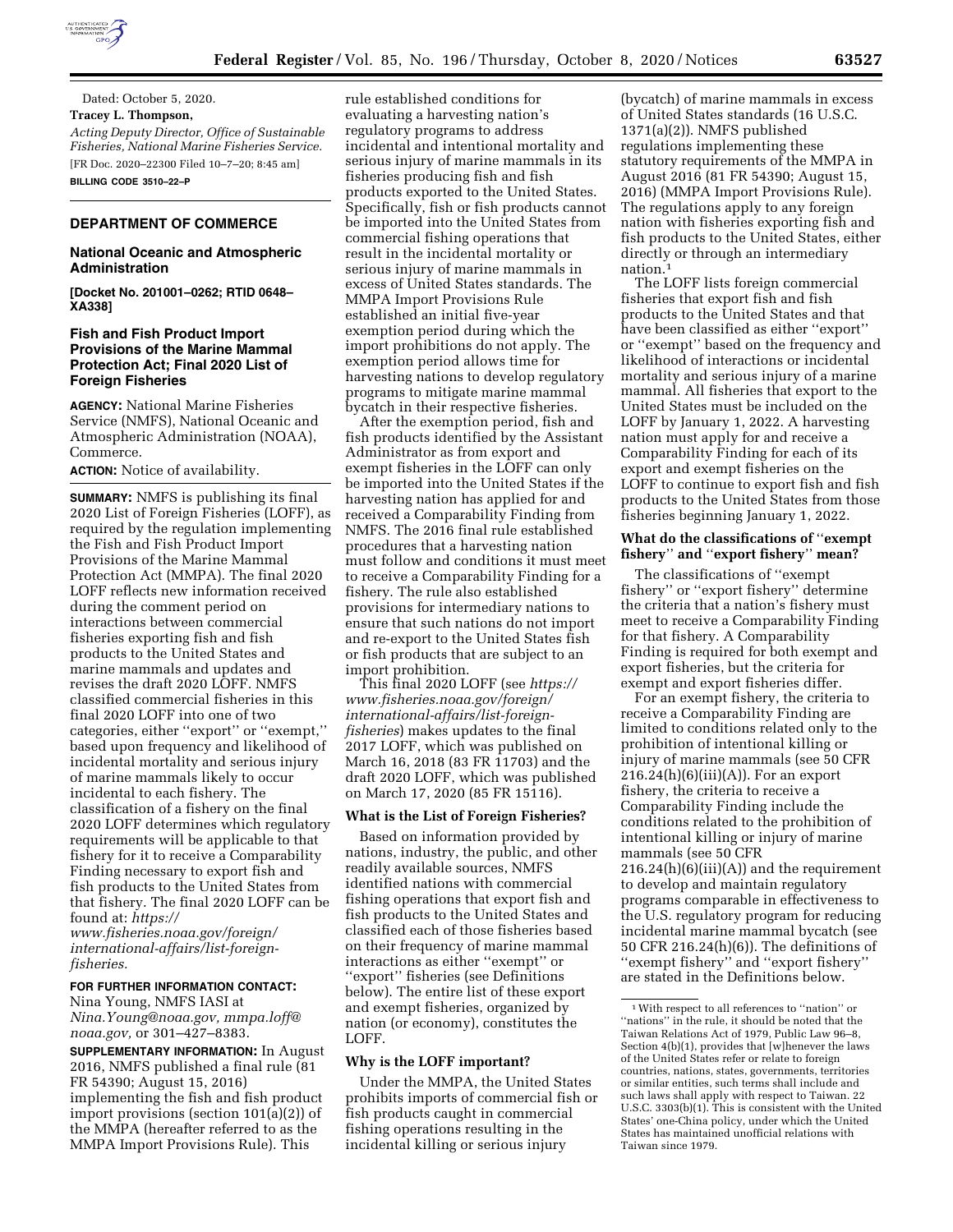# **What type of fisheries are included in the List of Foreign Fisheries?**

The LOFF contains only those commercial fishing operations authorized by the harvesting nation to fish and export fish and fish products to the United States. 50 CFR 18.3 defines ''commercial fishing operation'' as the lawful harvesting of fish from the marine environment for profit as part of an on-going business enterprise. This does not include sport-fishing activities, whether or not carried out by charter boat or otherwise, and whether or not the fish caught are subsequently sold. At 50 CFR 229.2, ''commercial fishing operation'' is defined as the catching, taking, or harvesting of fish from the marine environment (or other areas where marine mammals occur) that results in the sale or barter of all or part of the fish harvested. The term includes licensed commercial passenger fishing vessel (as defined in section 216.3 of 50 CFR 216) activities and aquaculture activities. Per the application of these two definitions, the LOFF contains export and exempt fisheries that are engaged in the lawful and authorized commercial harvest of fish from the marine environment. The term ''commercial fishing operation'' is used in the definitions of exempt fishery and export fishery (see Definitions below).

# **How did NMFS classify a fishery if a harvesting nation did not provide information?**

Information on the frequency or likelihood of interactions or bycatch in most foreign fisheries was lacking or incomplete. Absent such information, NMFS used readily available information, noted below, to classify fisheries, which included drawing analogies to similar U.S. fisheries and gear types interacting with similar marine mammal stocks. Where no analogous fishery or fishery information existed, NMFS classified the commercial fishing operation as an export fishery until information becomes available to properly classify the fishery. Henceforth, in the year prior to the year in which a determination is required on a Comparability Finding application (*e.g.,* 2020 and 2024), NMFS will revise the LOFF. When revising the LOFF, NMFS may reclassify a fishery if a harvesting nation provides reliable information to reclassify the fishery or such information is readily available to NMFS (*e.g.,* during the comment periods, consultations, or in Progress Reports).

## **Frequently Asked Questions About the LOFF and the MMPA Import Provisions Definitions Within the MMPA Import Provisions**

## *What is a* ''*Comparability Finding?*''

A Comparability Finding is a finding by NMFS that the harvesting nation has implemented a regulatory program for an export or exempt fishery that has met the applicable conditions specified in the regulations (see 50 CFR 216.24(h)) subject to the additional considerations for Comparability Findings set out in the regulations. A Comparability Finding is required for a nation to export fish and fish products to the United States. To receive a Comparability Finding for an export fishery, the harvesting nation must maintain a regulatory program with respect to that fishery that is comparable in effectiveness to the U.S. regulatory program for reducing incidental marine mammal bycatch. This requirement may be met by developing, implementing, and maintaining a regulatory program that includes measures that are comparable, or that effectively achieve comparable results to the regulatory program under which the analogous U.S. fishery operates.

## *What is the definition of an* ''*export fishery?*''

The definition of an export fishery can be found in the implementing regulations for section 101(a)(2) of the MMPA (see 50 CFR 216.3). NMFS considers export fisheries to be functionally equivalent to Category I and II fisheries under the U.S. regulatory program (see definitions at 50 CFR 229.2).

NMFS defines ''export fishery'' as a foreign commercial fishing operation determined by the Assistant Administrator to be the source of exports of commercial fish and fish products to the United States and that has more than a remote likelihood of incidental mortality and serious injury of marine mammals in the course of its commercial fishing operations.

Where reliable information on the frequency of incidental mortality and serious injury of marine mammals caused by the commercial fishing operation is not provided by the harvesting nation, the Assistant Administrator may determine the likelihood of incidental mortality and serious injury as more than remote by evaluating information concerning factors such as fishing techniques, gear used, methods used to deter marine mammals, target fish species, seasons and areas fished, qualitative data from logbooks or fisher reports, stranding

data, the species and distribution of marine mammals in the area, or other factors.

Commercial fishing operations not specifically identified in the current LOFF as either exempt or export fisheries are deemed to be export fisheries until a revised LOFF is posted, unless the harvesting nation provides the Assistant Administrator with information to properly classify a foreign commercial fishing operation not on the LOFF. To properly classify the foreign commercial fishing operation, the Assistant Administrator may also request additional information from the harvesting nation, as well as consider other relevant information about such commercial fishing operations and the frequency of incidental mortality and serious injury of marine mammals.

# *What is the definition of an* ''*exempt fishery?*''

The definition of exempt fishery can be found in the implementing regulations for section 101(a)(2) of the MMPA (see 50 CFR 216.3). NMFS considers ''exempt'' fisheries to be functionally equivalent to Category III fisheries under the U.S. regulatory program (see definitions at 50 CFR 229.2).

NMFS defines an exempt fishery as a foreign commercial fishing operation determined by the Assistant Administrator to be the source of exports of commercial fish and fish products to the United States and that has a remote likelihood of, or no known, incidental mortality and serious injury of marine mammals in the course of commercial fishing operations. A commercial fishing operation that has a remote likelihood of causing incidental mortality and serious injury of marine mammals is one that, collectively with other foreign fisheries exporting fish and fish products to the United States, causes the annual removal of:

(1) Ten percent or less of any marine mammal stock's bycatch limit, or

(2) More than ten percent of any marine mammal stock's bycatch limit, yet that fishery by itself removes one percent or less of that stock's bycatch limit annually, or

(3) Where reliable information has not been provided by the harvesting nation on the frequency of incidental mortality and serious injury of marine mammals caused by the commercial fishing operation, the Assistant Administrator may determine whether the likelihood of incidental mortality and serious injury is ''remote'' by evaluating information such as fishing techniques, gear used, methods to deter marine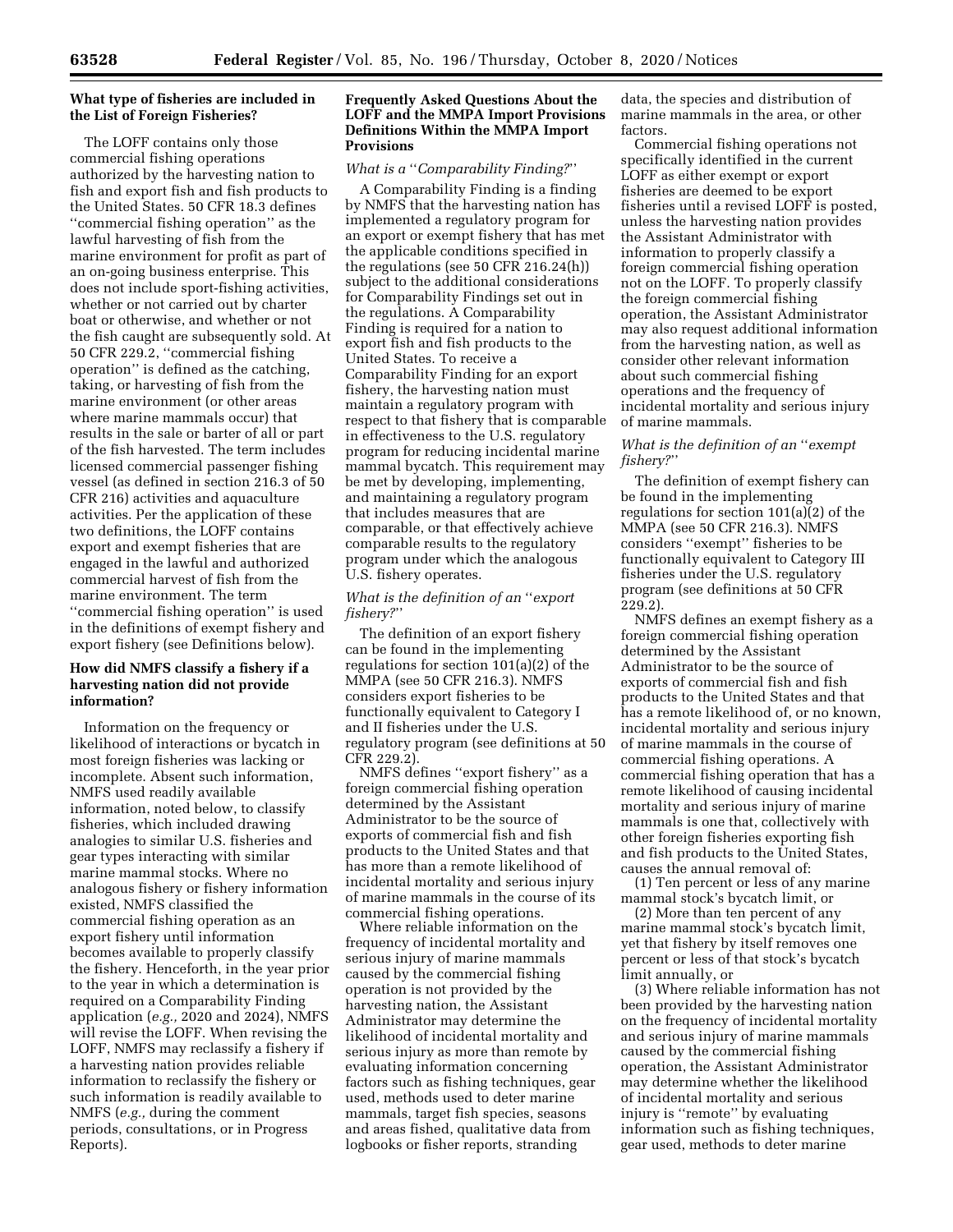mammals, target fish species, seasons and areas fished, qualitative data from logbooks or fisher reports, stranding data, the species and distribution of marine mammals in the area, or other factors at the discretion of the Assistant Administrator.

A foreign fishery will not be classified as an exempt fishery unless the Assistant Administrator has reliable information from the harvesting nation, or other information, to support such a finding.

# **Developing the 2020 List of Foreign Fisheries**

## *How is the list of foreign fisheries organized?*

NMFS organized the LOFF by harvesting nation (or economy). The LOFF may include ''exempt fisheries'' and ''export fisheries'' for each harvesting nation. Each fishery is defined by target species, geographic location of harvest, gear-type or a combination thereof. Where known, the LOFF also includes a list of the marine mammals that co-occur with the fishery, a list of marine mammals that interact (*e.g.,* depredate the fishing gear, are killed or injured in, or are released from the fishery) with each commercial fishing operation, and numerical estimates of the incidental mortality and serious injury of marine mammals in each commercial fishing operation.

## *What sources of information did NMFS use to classify the commercial fisheries included in the LOFF?*

NMFS reviewed and considered documentation provided by nations during the development of the 2017 LOFF, the draft 2020 LOFF, and the 2019 Progress Report. NMFS also reviewed and considered the information provided by the public and other available sources of information, including, but not limited to: Fishing vessel records; reports of on-board fishery observers; information from offloading facilities, port-side government officials, enforcement entities and documents, transshipment vessel workers and fish importers; government vessel registries; RFMO or intergovernmental agreement documents, reports, national reports, and statistical document programs; appropriate catch certification programs; Food and Agricultural Organization (FAO) documents and profiles; and published literature and reports on commercial fishing operations with intentional or incidental mortality and serious injury of marine mammals. NMFS has used the available information to classify each

fishery as ''export'' or ''exempt'' to develop the LOFF.

*How did NMFS determine which species or stocks are included as incidentally or intentionally killed or seriously injured in a fishery?* 

The LOFF includes a column consisting of a list of marine mammals that co-occur with the commercial fisheries, that is, the distribution of marine mammals that overlaps with the distribution of commercial fishing activity. The marine mammals that cooccur with a fishery may or may not interact with or be incidentally or intentionally killed or injured in the fishery. The LOFF also includes a list of marine mammal species and/or stocks incidentally or intentionally killed or injured in a commercial fishing operation. The list of species and/or stocks incidentally or intentionally killed or injured includes ''serious'' and ''non-serious'' documented injuries and interactions with fishing gear, including interactions such as depredation.

NMFS reviewed information submitted by nations (for inclusion in the 2017 LOFF, draft 2020 LOFF, and in their 2019 Progress Report) and readily available scientific information including co-occurrence models demonstrating distributional overlap of commercial fishing operations and marine mammals to determine which species or stocks to include as incidentally or intentionally killed or injured in or interacting with a fishery. NMFS also reviewed, when available, injury determination reports, bycatch estimation reports, observer data, logbook data, disentanglement network data, fisher self-reports, and the information referenced in the definition of exempt and export fishery (see Definitions above or 50 CFR 216.3).

# *How often will NMFS revise the list of foreign fisheries?*

NMFS will re-evaluate foreign commercial fishing operations and publish in the **Federal Register** the year prior to the expiration of the exemption period or previously issued Comparability Findings (*e.g.,* this year and again in 2024) a notice of availability of the draft LOFF for public comment and a notice of availability of the final revised LOFF. NMFS will revise the final LOFF, as appropriate, and publish a notice of availability in the **Federal Register** every four years thereafter. In revising the list, NMFS may reclassify a fishery if new, substantive information indicates the need to re-examine and possibly reclassify a fishery. After January 1, 2022, all fisheries exporting products to the United States must be on the LOFF and have a Comparability Finding (see 50 CFR 216.24(h)(1)).

After publication of the LOFF, if a nation wishes to commence exporting fish and fish products to the United States from a fishery not currently included in the LOFF, that fishery will be classified as an export fishery until the next LOFF is published and will be provided a provisional Comparability Finding for a period not to exceed twelve months. If a harvesting nation can provide the reliable information necessary to classify the commercial fishing operation at the time of the request for a provisional Comparability Finding or prior to the expiration of the provisional Comparability Finding, NMFS will classify the fishery in accordance with the definitions. The provisions for new entrants are discussed in the regulations implementing section 101(a)(2) of the MMPA (see 50 CFR 216.24(h)(8)(vi)).

#### *How can a classification be changed?*

To change a fishery's classification, nations or other interested stakeholders must provide observer data, logbook summaries (preferably over a five-year period), or reports that specifically indicate the presence or absence of marine mammal interactions, quantify such interactions wherever possible, provide additional information on the location and operation of the fishery, details about the gear type and how it is used, maps showing the distribution of marine mammals and the operational area of the fishery, information regarding marine mammal populations and the biological impact of that fishery on those populations, and/or any other documentation that clearly demonstrates that a fishery is either an export or exempt fishery. Data from independent onboard observer programs documenting marine mammal interaction and bycatch is preferable and is given higher consideration than self-reports, logbooks, fishermen interviews, or sales tickets or dockside interviews. Such data can be summarized and averaged over at least a five-year period and include information on the observer program including the percent coverage, number of vessels, and sets or hauls observed. Nations should also indicate whether bycatch estimates from observer data are observed minimum counts or extrapolated estimates for the entire fishery. Nations submitting logbook information should include details about the reporting system, including examples of forms and requirements for reporting. Nations may make formal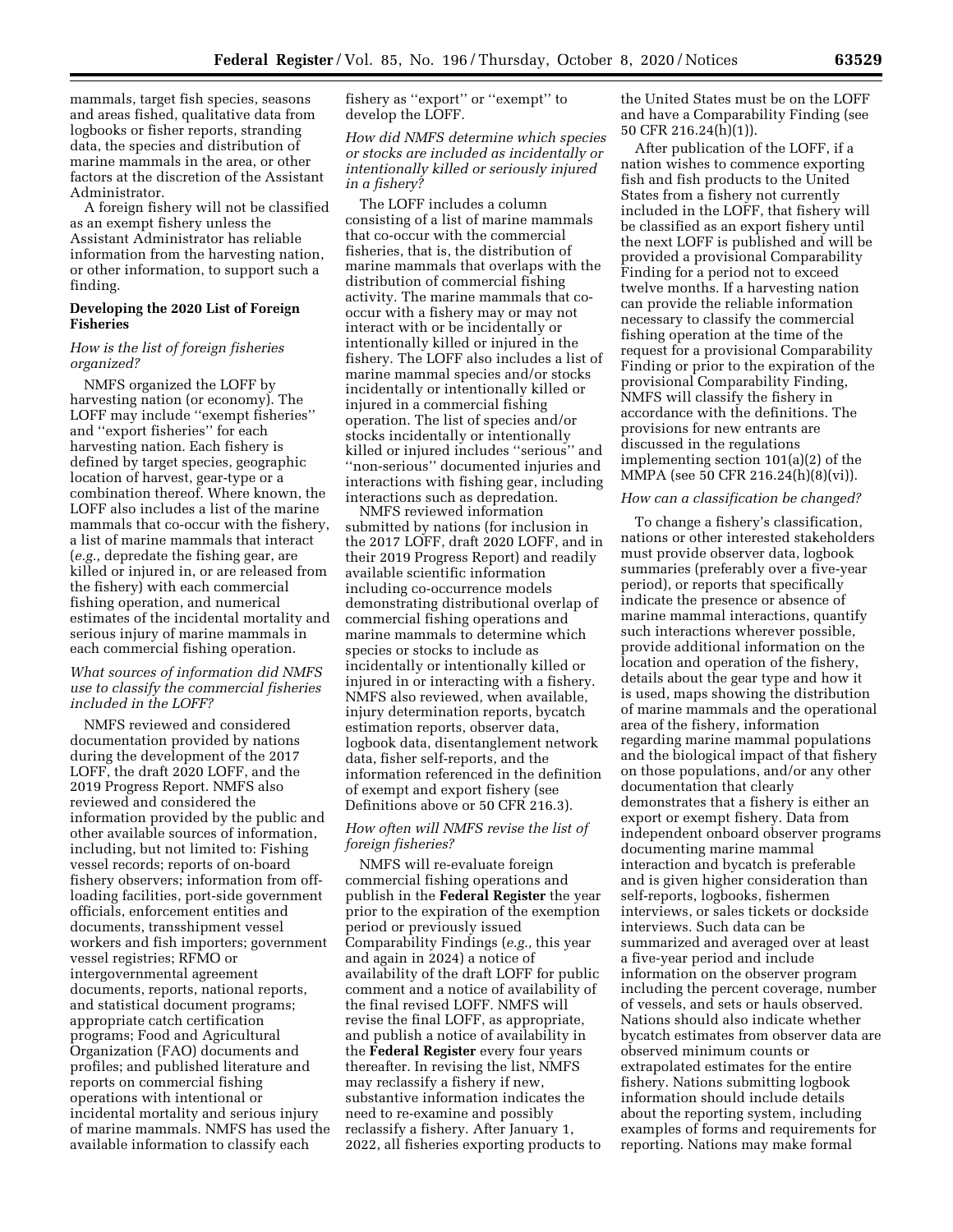requests to NMFS to reconsider a fishy classification.

# **Classification Criteria, Rationale, and Process Used To Classify Fisheries**

## *Process When Incidental Mortality and Serious Injury Estimates and Bycatch Limits Are Available*

If estimates of the total incidental mortality and serious injury were available and a bycatch limit calculated for a marine mammal stock, NMFS used the quantitative and tiered analysis to classify foreign commercial fishing operations as export or exempt fisheries under the category definition within 50 CFR 229.2 and the procedures used to categorize U.S. fisheries as Category I, II, or III, at *[https://www.fisheries.noaa.gov/](https://www.fisheries.noaa.gov/national/marine-mammal-protection/marine-mammal-protection-act-list-fisheries)  [national/marine-mammal-protection/](https://www.fisheries.noaa.gov/national/marine-mammal-protection/marine-mammal-protection-act-list-fisheries)  marine-mammal-protection-act-list[fisheries.](https://www.fisheries.noaa.gov/national/marine-mammal-protection/marine-mammal-protection-act-list-fisheries)* 

### *Process When Only Incidental Mortality and Serious Injury Estimates Were Available*

For most commercial fisheries, NMFS is still lacking detail regarding marine mammal interactions and/or lacking quantitative information on the frequency of interactions. Where nations provided estimates of bycatch or NMFS found estimates of bycatch in published literature, national reports, or through other readily available sources, NMFS classified the fishery as an export fishery if the information indicated that there was a likelihood that the mortality and serious injury was more than remote.

## *Alternative Approaches When Estimates of Marine Mammal Bycatch Are Unavailable*

As bycatch estimates are lacking for most fisheries, NMFS relied on three considerations to assess the likelihood of bycatch or interaction with marine mammals, including: (1) Co-occurrence, the spatial and seasonal distribution and overlap of marine mammals and fishing operations as a measure of risk (Komoroske & Lewison 2015; FAO 2010; Watson *et al.,* 2006; Read *et al.,* 2006; Reeves *et al.,* 2004); (2) analogous gear, evaluation of records of bycatch and assessment of risk, where such information exists, in analogous U.S. fisheries (MMPA List of Fisheries found at: *[https://www.fisheries.noaa.gov/](https://www.fisheries.noaa.gov/action/list-fisheries-2019)  [action/list-fisheries-2019](https://www.fisheries.noaa.gov/action/list-fisheries-2019)*) and international fisheries or gear types; and (3) overarching classifications, evaluation of gears and fishing operations and their risk of marine mammal bycatch (see section below for further discussion). NMFS also evaluated other relevant information

including, but not limited to, information on fishing techniques, gear used, methods used to deter marine mammals, target fish species, and seasons and areas fished; qualitative data from logbooks or fisher reports; stranding data; and information on the species and distribution of marine mammals in the area, or other factors. Published scientific literature provides numerous risk assessments of marine mammal bycatch in fisheries, routinely using these approaches to estimate marine mammal mortality rates, identify information gaps, set priorities for conservation, and transfer technology for deterring marine mammals from gear and catch. Findings from the most recent publications cited in this **Federal Register** notice often demonstrate levels of risk by location, season, fishery, and gear.

## *Classification in the Absence of Information*

When no analogous gear, fishery, or fishery information existed, or insufficient information was provided by the nation and information was not readily available, NMFS classified the commercial fishing operation as an export fishery per the definition of "export fishery" at 50 CFR 216.3. These fishing operations will remain classified as export fisheries until the harvesting nation provides the reliable information necessary to classify properly the fishery or, in the course of revising the LOFF, such information becomes readily available to NMFS.

#### *Global Classifications for Some Fishing Gear Types*

Due to a lack of information about marine mammal bycatch, NMFS used gear types to classify fisheries as either export or exempt. The detailed rationale for these classifications by gear type were provided in the **Federal Register**  notice for the draft 2017 LOFF (82 FR 39762; August 22, 2017) and are summarized here. In the absence of specific information showing a remote likelihood of marine mammal bycatch in a particular fishery, NMFS classified fisheries using these gear types as export. Exceptions to those classifications are included in the discussion below.

NMFS classified as export all trap and pot fisheries because the risk of entanglement in float/buoy lines and groundlines is more than remote, especially in areas of co-occurrence with large whales. While many nations assert that marine mammals cannot enter the trap and become entangled, the risk is not from the trap but from the surface buoy line and the groundlines

(lines that connect the traps). These lines represent an entanglement risk to large whales and some small cetaceans. However, NMFS classified as exempt trap and pot fisheries operating in the Gulf of Mexico and Caribbean due to the low co-occurrence with large whales in this region and an analogous U.S. Category III mixed species and lobster trap/pot fishery operating in the Gulf of Mexico and Caribbean. NMFS classifies as exempt small-scale fish, crab, and lobster pot fisheries using mitigation strategies to prevent large whale entanglements, including seasonal closures during migration periods, ropeless fishing, and vertical line acoustic release technology.

NMFS classified as export longline gear and troll line fisheries because the likelihood of marine mammal bycatch is more than remote. However, NMFS classified as exempt longline and troll fisheries with demonstrated bycatch rates that are less than remote or the fishery is analogous (by area, gear type, and target species) to U.S. Category III fishery operating in the area where the fishery occurs. The entanglement rates from marine mammals depredating longline gear is largely unknown. NMFS classifies as exempt snapper/grouper bottom-set longline fisheries operating in the Gulf of Mexico and the Caribbean because they are analogous to U.S. Category III bottom-set longline gear operating in these areas. NMFS also classifies as exempt longline fisheries using a cachalotera system (*e.g.,* system which protects bait and catch from marine mammal depredation), which prevents and, in some cases, eliminates marine mammal hook depredation and entanglement.

NMFS uniformly classified as export all gillnet, driftnet, set net, fyke net, trammel net, and pound net fisheries because the likelihood of marine mammal bycatch in this gear type is more than remote. Few nations provided evidence that the likelihood of marine mammal bycatch in these gillnet and set net fisheries was less than remote. Those that did, demonstrated that the gillnet fishing area of operation did not overlap with marine mammal habitat.

NMFS classified purse seine fisheries as export, unless the fishery is operating under an RFMO that has implemented conservation and management measures prohibiting the intentional encirclement of marine mammals by a purse seine. In those instances, NMFS classifies the purse seine fisheries as exempt because the evidence suggests that, where purse seine vessels do not intentionally set on marine mammals, the likelihood of marine mammal bycatch is generally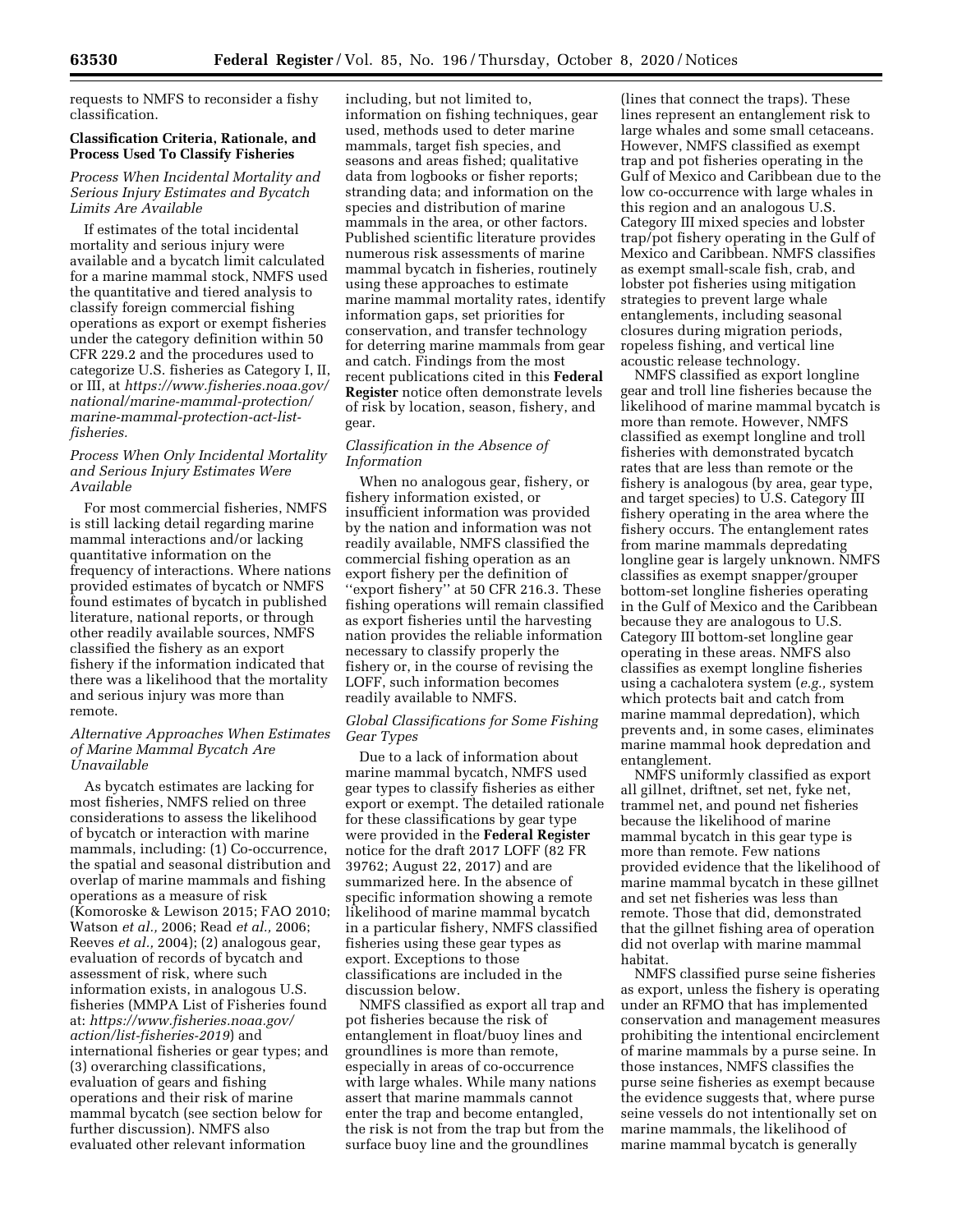remote However, if there is documentary evidence that a nation's purse seine fishery continues to incidentally kill or injure marine mammals despite such a prohibition, NMFS classified the fishery as an export fishery. Similarly, if any nation provided evidence that it had adopted and implemented a regulatory measure prohibiting the intentional encirclement of marine mammals by a purse seine vessel, that fishery would be designated as exempt, absent evidence that it continued to incidentally kill or injure marine mammals.

NMFS classified as export all trawl fisheries, including bream trawls, pair trawls, and otter trawls, because the likelihood of marine mammal bycatch in this gear type is more than remote, and this gear type often co-occurs with marine mammal stocks. However, the krill trawl fishery operating under the Commission for the Conservation of Antarctic Marine Living Resources (CCAMLR) in subareas 48.1–4 is classified as exempt due to the conservation and management measures requiring marine mammal excluding devices, observer coverage and reporting requirements, and because total estimated marine mammal mortalities are less than ten percent of the bycatch limit/PBR for these pinniped stocks that interact with that fishery.

There are several gear types that NMFS classified as exempt because they are highly selective, have a remote likelihood of marine mammal bycatch, or have analogous U.S. Category III fisheries. These gear types are: hand collection, diving, manual extraction, hand lines, hook and line, jigs, dredges, clam rakes, beach-operated hauling nets, ring nets, beach seines, small lift nets, cast nets, small bamboo weir, and floating mats for roe collection.

NMFS classified Danish seine fisheries as exempt based on the remote likelihood of marine mammal bycatch because of a lack of documented interactions with marine mammals. The exception is any Danish seine fisheries with documentary evidence of marine mammal interactions, which NMFS classified as export.

Finally, NMFS classified as exempt most forms of aquaculture, including lines and floating cages, unless documentary evidence indicates marine mammal interactions or entanglement, particularly of large whale entanglement in aquaculture seaweed or shellfish lines, or in cases where nations permit aquaculture facilities to intentionally kill or injure marine mammals.

### **Overview of the Final 2020 LOFF and the Response by Nations**

The 2020 final LOFF is composed of 953 exempt fisheries and 1852 export fisheries from 131 nations (or economies). Eighty-five nations submitted updates to their draft 2020 LOFF, which NMFS used to create the final 2020 LOFF. The following nations are predominantly intermediary nations: Aruba, Belarus, Monaco, and Switzerland.

The 2017 LOFF, the draft 2020 LOFF, the final 2020 LOFF, as well as a list of intermediary nations (or economies) and their associated products and sources of those products, and a list of fisheries and nations where the rule does not apply, can be found at: *[https://](https://www.fisheries.noaa.gov/foreign/international-affairs/list-foreign-fisheries) [www.fisheries.noaa.gov/foreign/](https://www.fisheries.noaa.gov/foreign/international-affairs/list-foreign-fisheries)  international-affairs/list-foreign[fisheries.](https://www.fisheries.noaa.gov/foreign/international-affairs/list-foreign-fisheries)* 

## *Nations Failing To Respond*

More than 20 nations (or economies) 2 failed to submit updates to their 2017 LOFF entries, their 2019 Progress Report and the Draft 2020 LOFF. These nations include: Bahrain, British Virgin Islands, Cameroon, Cape Verde, Egypt, Haiti, Iran, Israel, Kiribati, Libya, Mauritania, Mozambique, Papua New Guinea, Romania, Solomon Islands, South Africa, Saint Kitts and Nevis, Saint Lucia, Tanzania, Tunisia, Turks and Caicos Islands, and Venezuela. These nations are not on a positive trajectory toward receiving Comparability Findings for their commercial fisheries and face a risk of trade restrictions.

NMFS was able to confirm that approximately 65 nations are not exporting or do not intend to export fish or fish products to the United States in the coming years: Afghanistan, Algeria, Andorra, Angola, Anguilla, Azerbaijan, Bermuda, Bhutan, Bolivia, Bosnia and Herzegovina, Botswana, Burkina Faso, Central African Republic, Cayman Islands, Chad, Congo, Cuba, Czech Republic, Djibouti, Dominica, East Timor, Equatorial Guinea, Eritrea, Ethiopia, Gabon, Gaza Strip, Georgia, Gibraltar, Guadeloupe, Guinea-Bissau, Iraq, Kosovo, Kuwait, Kyrgyzstan, Lebanon, Lesotho, Liechtenstein, Luxembourg, Malawi, Mali, Martinique, Mongolia, Monserrat, Montenegro, Nauru, Nepal, Netherlands Antilles, Niger, Niue, North Macedonia, North Korea, Paraguay, Qatar, San Marino, Serbia, Sudan, Swaziland, Syria, Tajikistan, Tokelau, Tuvalu, Uzbekistan, West Bank, Western Sahara, Zambia, and Zimbabwe.

In the course of updating the draft2020 LOFF, NMFS added and/or re-confirmed that the following nations were exporting to the United States to identify if they should be included on the LOFF and, if so, how to list their fisheries: Albania, Aruba, Belarus, Jordan, Libya, Lithuania, Slovakia, Somalia, St. Lucia, Togo, and Yemen. NMFS continues to work with Burundi, British Virgin Islands, Cambodia, French Guiana, Kazakhstan, Laos, Moldova, and Rwanda.

NMFS urges nations to examine their exports to the United States over the last two decades and include all fisheries or processors and processed products which have, are, or in the future may be the source of fish and fish products exported to the United States. To ensure that no fisheries or processed products are overlooked in this process, nations should be as inclusive as possible. Nations or other entities should provide all the documentation and applicable references necessary to support any proposed modifications to the fisheries on the LOFF. If any nation on these lists intends to export fish and fish products to the United States, they should contact NMFS to ensure their fisheries are on the LOFF and that they apply for and receive a Comparability Finding.

## **General Changes From the Draft 2020 LOFF**

### *Nations That Did Not Update Their Draft 2020 LOFF*

Approximately 55 nations (or economies) did not update the information in their LOFF. These nations (or economies) include: Antigua and Barbuda, Armenia, Bahrain, Barbados, Benin, British Virgin Islands, Brunei, Cameroon, Cape Verde, Costa Rica, Dominican Republic, Egypt, Ghana, Grenada, Guatemala, Guinea, Haiti, Israel, Ivory Coast, Jamaica, Jordan, Kazakhstan, Kenya, Kiribati, Liberia, Libya, Madagascar, Malta, Mauritania, Mauritius, Mexico, Mozambique, Namibia, Papua New Guinea, Romania, Samoa, Senegal, Seychelles, Sierra Leone, Slovakia, Solomon Islands, Somalia, South Africa, St. Kitts and Nevis, St. Lucia, St. Vincent and the Grenadines, Suriname, Tanzania, Togo, Tunisia, Turks and Caicos Islands, Uganda, United Arab Emirates, Vanuatu, and Yemen. As a result, the fishery classifications for these nations (or economies) for the most part remain unchanged from the draft2020 LOFF. It is uncertain what impact disruptions to government services or other extenuating

<sup>2</sup>The terms ''nation'' or ''harvesting nation'' includes foreign countries, nations, states, governments, territories, economies, or similar entities that have laws governing the fisheries operating under their control.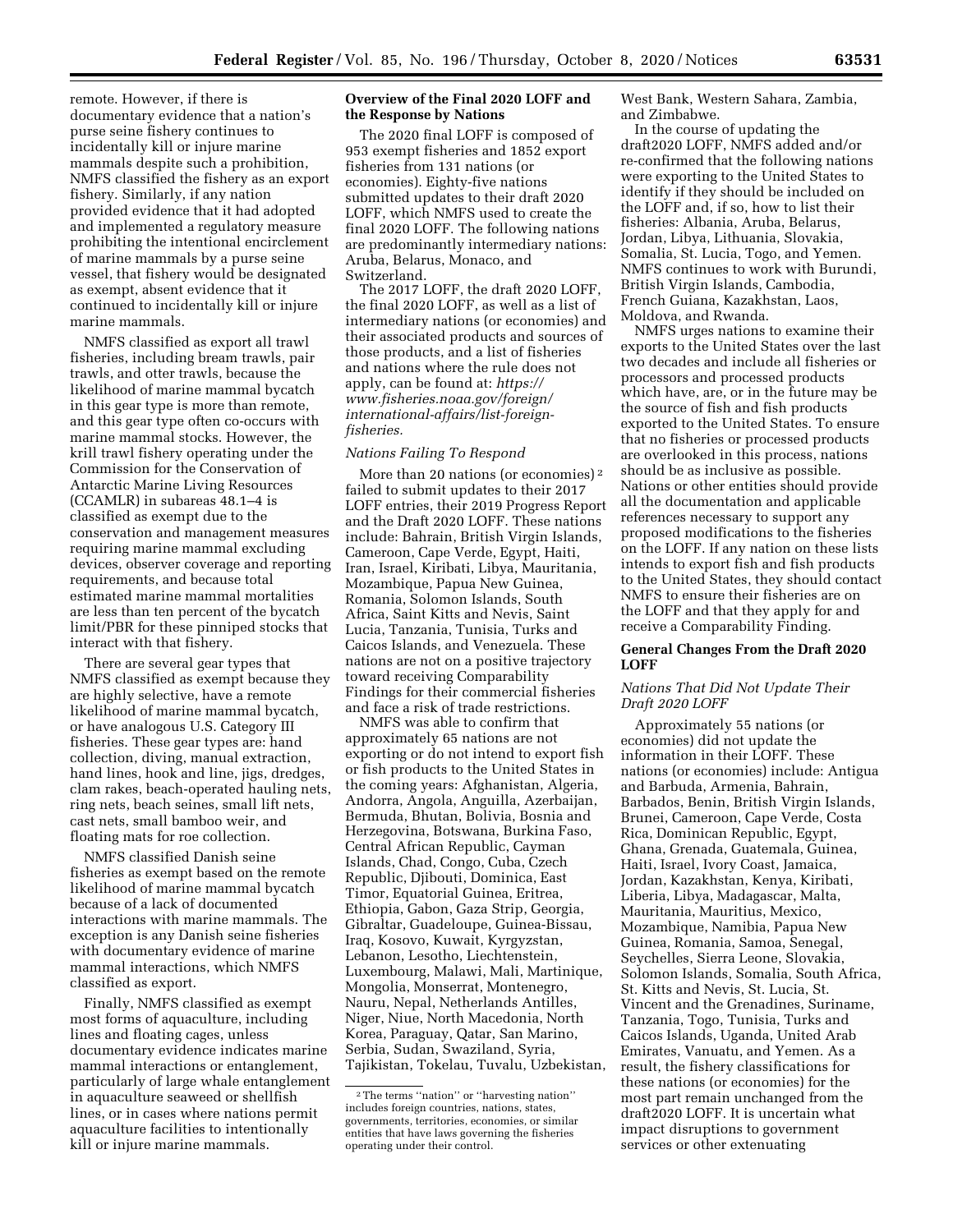circumstances played in a nation's ability or failure to submit updates to its LOFF.

#### *Updates to the Draft 2020 LOFF*

Nations updated their draft2020 LOFF through the NMFS International Affairs Information Capture and Reporting System (IAICRS). The IAICRS enables NMFS to achieve greater consistency and standardization in the reporting of target species, gear types, area of operation, and marine mammal interactions. Nations were instructed to revise their fisheries information to reflect their fishery management regime. Throughout the exemption period, harvesting nations continued to update and refine their LOFF. These modifications continue to improve the quantity, quality, consistency, and accuracy of the final 2020 LOFF. A record of all modifications are retained within the IAICRS.

Harvesting nations undertook the following modifications:

• Linked exported seafood products to specific fisheries and identified the target (and associated non-target) species of those fisheries;

• aggregated multi-species fisheries into one fishery, as appropriate;

• updated gear types based on the FAO definitions of fishing gear, grouped by categories, in accordance with the FAO-recommended classification system, the International Standard Statistical Classification of Fishing Gear (ISSCFG);

• updated the area of operation using the FAO major fishing areas and subareas, and the nation's management areas within their EEZ within those FAO fishing subareas;

• eliminated fisheries that were solely for domestic consumption and added fisheries that export fish and fish products or intend in the future to export such products to the United States;

• updated their marine mammal abundance estimates;

• updated their marine mammal bycatch limits;

• updated their marine mammal bycatch estimates for some of their fisheries on the LOFF, including adding additional years of data (*e.g.,* in accordance with NMFS' recommendation to include at least five years bycatch data); and

• updated bycatch estimates including information on the number of marine mammals killed, injured, and released alive in the fishery.

NMFS maintains that the fisheries on the LOFF should reflect the commercial fisheries authorized by the harvesting nation, according to their fishery

management system, to commercially fish and export fish and fish products to the United States. A list of commercial fisheries that were deleted from or added to the LOFF and modifications to the list of marine mammals that interact with fisheries that were retained on the LOFF can be found at: *[https://](https://www.fisheries.noaa.gov/foreign/international-affairs/list-foreign-fisheries) [www.fisheries.noaa.gov/foreign/](https://www.fisheries.noaa.gov/foreign/international-affairs/list-foreign-fisheries)  international-affairs/list-foreign[fisheries.](https://www.fisheries.noaa.gov/foreign/international-affairs/list-foreign-fisheries)* 

After harvesting nations revised the LOFF, NMFS reviewed fisheries and identified gear types indicated in a fishery that should be classified as an export fishery rather than as an exempt fishery, or vice versa. NMFS reclassified such fisheries from export to exempt or from exempt to export, as appropriate. A list of commercial fisheries with revised classifications can be found at: *[https://www.fisheries.noaa.gov/foreign/](https://www.fisheries.noaa.gov/foreign/international-affairs/list-foreign-fisheries)  [international-affairs/list-foreign](https://www.fisheries.noaa.gov/foreign/international-affairs/list-foreign-fisheries)[fisheries](https://www.fisheries.noaa.gov/foreign/international-affairs/list-foreign-fisheries).* 

Finally, NMFS requested that nations update their list of marine mammals that co-occur with the fishery and specifically identify which marine mammals co-occur or overlap with commercial fishing operations from those that potentially or do interact with the fishery. This resulted in nations (such as Greenland, Turkey, and Cook Islands) revising their marine mammal lists to remove out-of-habitat marine mammals (*i.e.,* marine mammal species incorrectly specified as being associated with a fishery when those species do not, in fact, inhabit that water body), specifying previously unspecified marine mammal species (*i.e.,* changing from a designation of ''whale unspecified'' to an indication of a specific species), and removing species that may be distributed in or migrate through a nation's waters but those distributions do not overlap with the operation area of the fishery. Likewise, nations added to their lists of marine mammals that co-occur with their commercial fishing operations.

The final 2020 LOFF is the last LOFF prior to the deadline for submission of Comparability Finding applications by nations. The 2020 LOFF will be the foundation for all responses that nations must provide as part of their Comparability Finding application.

# *Nation-Specific Modifications Made to the Draft 2020 LOFF*

Several nations undertook significant revisions to their LOFF. These revisions include analysis of fishery bycatch compared to the bycatch limit to demonstrate a remote likelihood of bycatch, comparative analysis of fisheries with analogous U.S. domestic fisheries, and modification to their list

of co-occurring marine mammals. Following is a summary of those changes. The changes to each fishery can be found at *[https://](https://www.fisheries.noaa.gov/foreign/international-affairs/list-foreign-fisheries) [www.fisheries.noaa.gov/foreign/](https://www.fisheries.noaa.gov/foreign/international-affairs/list-foreign-fisheries)  international-affairs/list-foreign[fisheries.](https://www.fisheries.noaa.gov/foreign/international-affairs/list-foreign-fisheries)* 

### *Canada*

Canadian net pen finfish aquaculture facilities without a history of marine mammal incidental or intentional mortality were reclassified as exempt fisheries. The reclassification was based on a comparison to U.S. salmon aquaculture operations. The U.S. salmon net pen aquaculture facilities are classified as Category III. Canadian net pen aquaculture is known to have an equally low likelihood of marine mammal interactions, and intentional killing of marine mammals has recently been banned in Canada. The Minister of the Department of Fisheries and Oceans Canada (DFO) notified Canadian aquaculture operators on March 22, 2019, that the DFO would cease to authorize the lethal removal of nuisance seals effective immediately. At the same time, the DFO notified industry of its intention to prohibit this activity in regulation prior to 2022. Additionally, the Canadian Industry Alliance (CAIA) stated their members' commitment to ''no intentional mammal kill practices in [our] seafood farming operations within Canada,'' as well as their commitment to ''non-lethal and nonacoustic deterrence methods'' for marine mammals. The DFO has initiated the regulatory process to amend the Marine Mammal Regulations (MMR) and the Pacific Aquaculture Regulations (PAR) to remove regulatory provisions allowing aquaculture operators to use lethal force on marine mammals, with the exception of cases where there is an imminent threat to human life or humane dispatch of a seriously injured animal.

Canada also has regulatory mechanisms in place that require the immediate notification of marine mammal mortality or serious injury by aquaculture operators. The MMR, which apply on the east coast, and the PAR Conditions of License in British Columbia both stipulate that the DFO must be immediately notified of marine mammal mortalities. Additionally, aquaculture operators are required under Marine Mammal Management Plans or Farm Management Plans to have marine mammal mitigation measures in place. These plans can describe non-lethal marine mammal deterrence methods, such as antipredatory netting. Additionally, the DFO has undertaken a study of marine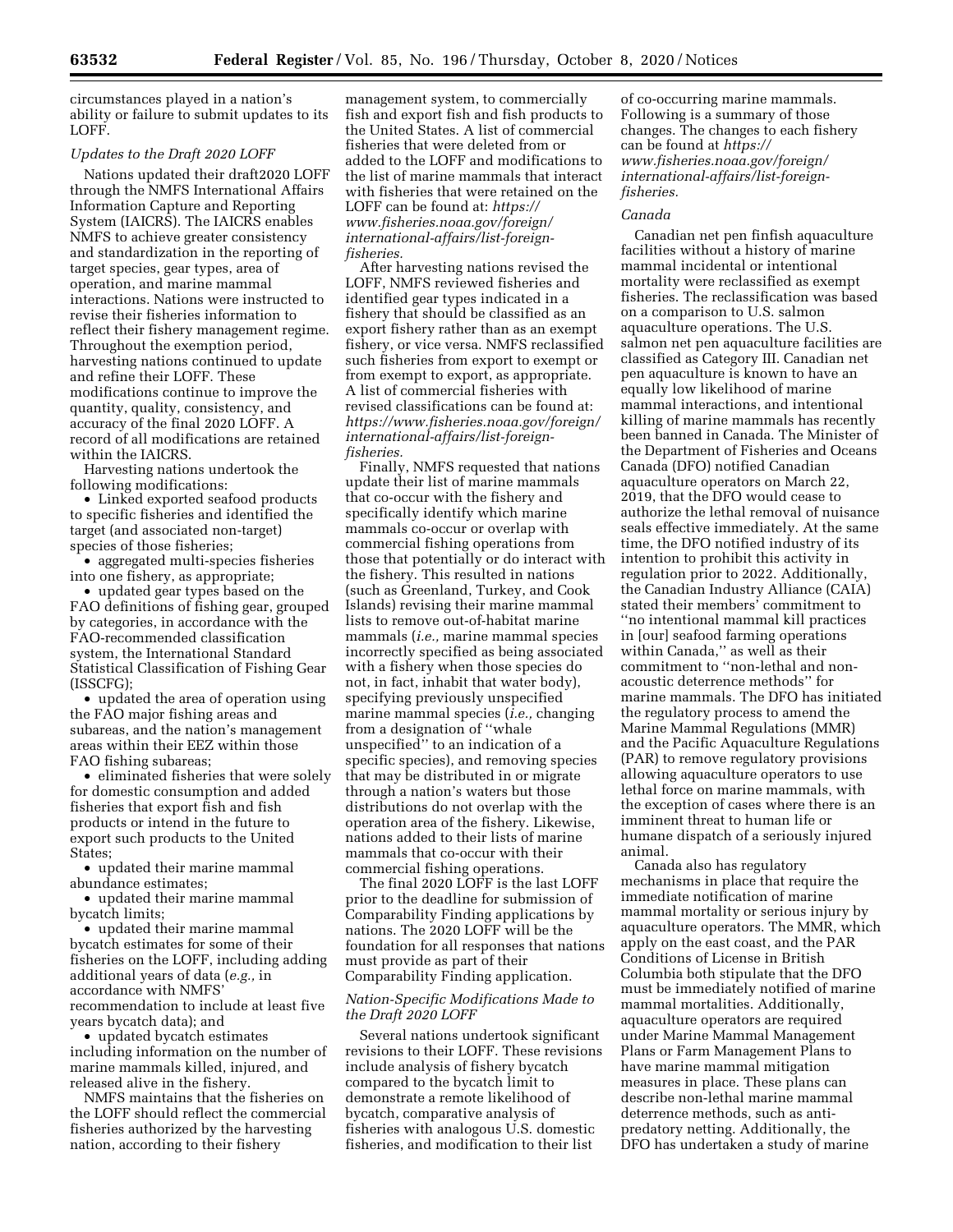mammal deterrence methods and identified humane and effective deterrence methods.

Additionally, NMFS reclassified as exempt Canadian purse seine, tuck seine and bar seine fisheries. As stated in the 2020 draft LOFF (85 FR 15116, March 17, 2020), if any nation demonstrated that it had implemented a measure prohibiting the intentional encirclement of marine mammals by a purse seine vessel, that fishery would be designated as exempt, absent evidence that it continued to incidentally kill or injure marine mammals. In 2019, Canada implemented a measure under conditions of licenses prohibiting the encirclement of marine mammals in Atlantic purse seine, tuck seine, and bar seine fisheries. These fisheries operate in the Atlantic Regions and have a remote likelihood of marine mammal bycatch, as determined based on fishery monitoring (≥5 percent observer coverage and/or ≥5 percent electronic monitoring). These fisheries have either no documented marine mammal bycatch over at least five fishing seasons, or individual bycatch levels <1 percent of bycatch limit and cumulative fishery bycatch levels <10 percent of the bycatch limit; prohibit intentional killing of marine mammals; have mandatory reporting of marine mammal interactions; and are analogous with U.S. Category III fisheries.

NMFS also reclassified several other fisheries based on their having a remote likelihood of marine mammal bycatch and being analogous to U.S. Category III fisheries. The fisheries that were reclassified can be found at: *[https://](https://www.fisheries.noaa.gov/foreign/international-affairs/list-foreign-fisheries) [www.fisheries.noaa.gov/foreign/](https://www.fisheries.noaa.gov/foreign/international-affairs/list-foreign-fisheries)  international-affairs/list-foreign[fisheries](https://www.fisheries.noaa.gov/foreign/international-affairs/list-foreign-fisheries).* 

# *Chile*

Chile's LOFF had an exhaustive list of marine mammal populations identified as co-occurring with its fisheries. Chile's initial approach was to use the International Union for Conservation of Nature (IUCN) data on geographic distribution to identify all marine mammals in Chilean waters regardless of whether they co-occurred with the fishery listed on the LOFF. After NMFS's technical consultations with Chile, Chile revised the list to reflect only marine mammal populations that actually co-occur or interact with its fisheries on the LOFF. Chile held workshops with marine mammal experts and reviewed the scientific literature to identify, on a precautionary basis, marine mammal species or stocks whose distribution overlaps with areas where fishing operations occur or that

have some type of direct interaction with fisheries on the LOFF.

#### *Description of the Columns on the LOFF*

The final 2020 LOFF is again organized by nation, and has listed the exempt and export fisheries for each nation. This list is organized by columns contains the following information. ''Target Species or Product'' is a list of the target species and the non-target species associated with that exempt or export fishery. For standardization purposes, this list includes common and scientific names for the fishery's target and non-target species.

''Gear Type'' is the list of fishing gears used to harvest the target species. As previously discussed, the gears are designated according to the FAO definitions of fishing gear and are grouped by categories in accordance with the FAO-recommended ISSCFG classification system.

''Number of Vessels/Licenses/ Participants, Aquaculture Facilities'' is an estimate of the number of vessels authorized to fish in this fishery, the number of fishing permits or licenses issued by the nation for vessels, or the number of participants authorized to legally fish or operate in this fishery. In the case of aquaculture, it is the number of facilities authorized by the nation to operate aquaculture operations.

''Area of Operation'' is the FAO global fishing area and sub-regional statistical area or division where the fishery operates. Nations may have also included fishery management areas specific to their laws and management structure with the FAO area, division, or subarea.

''Marine Mammal Interactions or Cooccurrence by Group, Species or Stock'' is a listing of marine mammal species or stocks of known marine mammals whose distribution overlaps the area of operation of the fishery. This list includes the marine mammal species/ stock that may be found in or migrate through a nation's waters, specifically those marine mammals that have a regular and significant co-occurrence with this fishery, depredate on bait or catch, are captured and released alive, or are killed or injured in the fishery. Co-occurrence data is useful to develop risk assessment models in the absence of bycatch estimates.

''Marine Mammal Bycatch Estimates'' are the marine mammal species/stocks and the average annual bycatch estimate for that species as provided by the harvesting nation. This list is likely to be a subset of the marine mammal species/stocks listed in the ''Marine

Mammal Interactions or Co-occurrence by Group, Species or Stock'' column.

''RFMO'' indicates that the fishery is operating under the jurisdiction of, or adhering to the management measures of, one or several regional fishery management organizations (RFMOs) or arrangements.

# *List of Intermediary Nations and Products for Nations That Are Processing Fish and Fish Products*

For the purposes of identifying intermediary nations, the list of intermediary nations and products include instances where a nation sources raw material from another nation for processing and re-export to the United States, or if the nation is both the harvester and processor of the raw material, or if the fish and fish product is harvested or processed elsewhere and transshipped through that nation's jurisdiction. In addition, the intermediary nation list also identifies whether the specific fish or fish product was harvested in the nation's waters under an ''Access/License/Charter Agreement or Bilateral/Permitting Agreement.'' Nations have indicated whether the product was harvested by another nation operating under an agreement, and have indicated which nations are actively fishing in its waters for the listed product. If the product was not harvested in a nation's waters, but rather was imported into a nation from another nation for the purposes of processing, that nation indicated which nations provided the product or raw material. If the product was transshipped through a nation's border (*i.e.,* transport only, with no value added), thus changing the product's origin so that it becomes a product of the nation through which it is transshipped, that nation indicated that it is solely transshipping the product. If a nation is performing some form of value-added processing of the product, then the nation did not indicate that it is solely transshipping. Finally, if a nation is also the harvester of this product, that nation indicated that it is sourcing this product from other nations and possibly co-mingling the product with product from its own activeharvest fisheries already on the LOFF. The current list of intermediary products is at: *[https://](https://www.fisheries.noaa.gov/foreign/international-affairs/list-foreign-fisheries) [www.fisheries.noaa.gov/foreign/](https://www.fisheries.noaa.gov/foreign/international-affairs/list-foreign-fisheries)  international-affairs/list-foreign[fisheries.](https://www.fisheries.noaa.gov/foreign/international-affairs/list-foreign-fisheries)* 

# *The List of Fisheries Listed in* ''*Rule Does Not Apply*''

The MMPA Import Provisions do not apply to any land-based or freshwater aquaculture operations, as these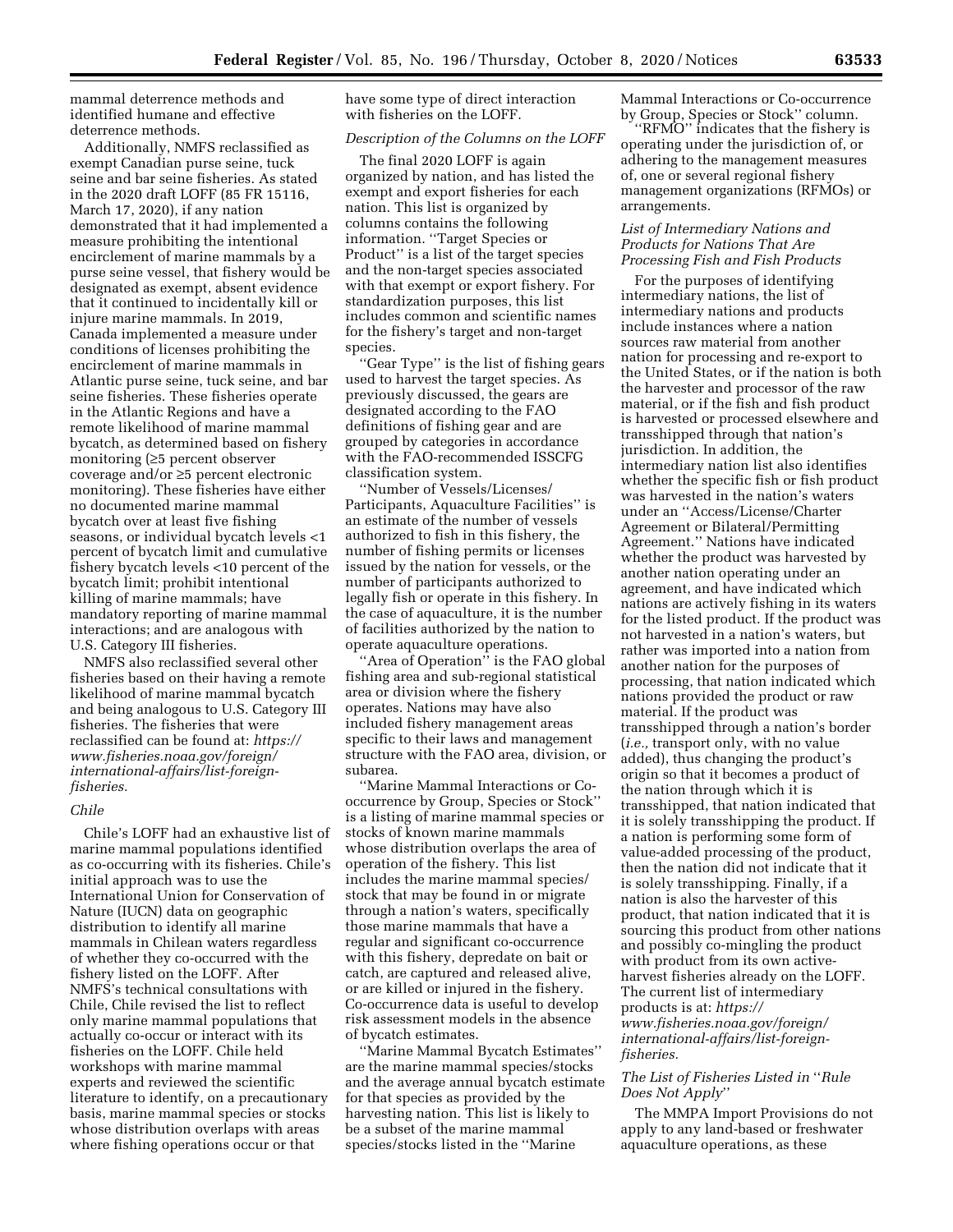commercial fishing operations do not occur in marine mammal habitat. Nevertheless, NMFS is aiming to account for all fish and fish products exported by a nation to the United States in one of three categories: (1) LOFF (exempt and export fisheries); (2) Intermediary (processed or transshipped products); (3) Rule Does Not Apply (freshwater and inland fisheries/ aquaculture). Fisheries that occur solely in fresh water outside any marine mammal habitat, and inland aquaculture operations, are exempt from this rule and are listed in the ''Rule Does Not Apply'' list.

# **Response to Comments**

NMFS received ten comment letters on the draft 2020 LOFF (85 FR 15116; March 17, 2020). Several nongovernmental organizations (NGOs) and an industry group submitted comments, which are summarized below. Nations provided either comments or substantive changes in the form of updates to their LOFF through the IAICRS, those updates are summarized above.

Several comments received were not germane to the draft LOFF and are not addressed in this section. These comments include references to actions outside the scope of the statutory mandate or actions covered under other rulemakings. Generally, comments from industry and the environmental community were supportive of NMFS's ongoing implementation of the MMPA Import Provisions. Both sectors recognize that the MMPA Import Provisions provide a mechanism to level the playing field for U.S. fishermen while improving fishing practices and the status of marine mammal populations worldwide. Animal Welfare Institute, Center for Biological Diversity, International Fund for Animal Welfare, Natural Resources Defense Council, and Whale and Dolphin Conservation (hereafter referred to as nongovernmental organizations or NGOs) submitted extensive comments, which are summarized and responded to below. Comments received on the draft 2020 LOFF are available for review at *<http://www.regulations.gov>* under Docket ID NOAA–NMFS–2020–0001.

### *General Comments*

Legal Comments on the MMPA Import Provisions Rule and the Protocol for LOFF Treatment of Fish and Fish Products From Commercial Fishing Operations Not Identified in the LOFF

*Comment 1:* NGOs commented that NMFS should provide clarity to exporters, importers, and the public that

imports from commercial fishing operations not identified in the final LOFF as either exempt or export fisheries will be classified as an export fishery until the next List of Foreign Fisheries is published unless the Assistant Administrator has reliable information from the harvesting nation to properly classify the foreign commercial fishing operation (50 CFR 216.3, defining ''export fishery''). As such, fish and fish products entering the United States from such fisheries must have a valid Comparability Finding, be accompanied by a Certificate of Admissibility, or be accompanied by other documentation required by NMFS indicating that the fish or fish products were not caught or harvested in a fishery subject to an import prohibition (*Id.* § 216.24(h)(i)–(iii)). Otherwise, such fish and fish products will be banned from entry into the United States pursuant to Section 101(a)(2) of the MMPA. Without such a Comparability Finding (or Certificate of Admissibility or other documentation), there is no reasonable proof that imports are meeting U.S. standards and such imports must be barred from entry.

*Response:* The MMPA Import Provisions Rule (50 CFR 216.24(h)) clearly provides that all fisheries that export to the United States must be on the LOFF. It is equally clear that a harvesting nation must apply for and receive a Comparability Finding for each of its export and exempt fisheries on the LOFF to continue to export fish and fish products from those fisheries to the United States. For purposes of this section, a fish or fish product caught with commercial fishing technology which results in the incidental mortality or incidental serious injury of marine mammals in excess of U.S. standards is any fish or fish product harvested in an exempt or export fishery for which a valid Comparability Finding is not in effect. Accordingly, it is unlawful for any person to import, or attempt to import, into the United States for commercial purposes any fish or fish product if such fish or fish product that was caught or harvested in a fishery that does not have a valid Comparability Finding in effect at the time of import.

NMFS disagrees with these NGO commenters that a Certification of Admissibility must accompany each shipment from a nation. A Certification of Admissibility may only be required in situations where fish or fish products are subject to an import prohibition and the Assistant Administrator, to avoid circumvention of the import prohibition, requires that the same or similar fish and fish products caught or harvested in another fishery of the

harvesting nation and not subject to the prohibition be accompanied by a Certification of Admissibility (50 CFR 216.24 (h)(9)(iii)).

Evaluating a Nation's Progress in Reducing Bycatch

*Comment 2:* NGOs commented that NMFS should strongly urge nations to demonstrate in their Comparability Finding applications that they meet all conditions established in Section (h)(6)(iii) of the regulations. For fisheries operating in their own EEZs, this includes prohibiting intentional mortality, conducting marine mammal stock assessments, maintaining a fisheries register, requiring bycatch reduction, conducting monitoring, and proving that bycatch does not exceed PBR (or a comparable scientific metric) (50 CFR 216.24(h)(6)(iii)).

*Response:* For any nation applying to receive a Comparability Finding for a fishery, NMFS must determine that the harvesting nation maintains a regulatory program with respect to the fishery that is comparable in effectiveness to the U.S. regulatory program regarding incidental mortality and serious injury of marine mammals in the course of commercial fishing operations, in particular by maintaining a regulatory program that includes or effectively achieves comparable results as the conditions in paragraph (h)(6)(iii)(C), (D), or (E). The term ''comparable in effectiveness'' means that the regulatory program effectively achieves comparable results to the U.S. regulatory program. This approach gives harvesting nations flexibility to implement the same type of regulatory program as the United States or a different program that achieves the same results. NMFS does not require that every nation implement every element outlined in 50 CFR 216.24 (h)(6)(iii). For example, if a particular fishery with high bycatch switches to non-entangling gear and can demonstrate that it has virtually eliminated its bycatch, that action can be considered comparable in effectiveness. Likewise, if a nation chooses to eliminate its bycatch by implementing time or area-based closures and can demonstrate the effectiveness of such closures, that regulatory program may be considered comparable in effectiveness. When making this determination, NMFS evaluates a harvesting nation's implementation of bycatch mitigation measures that will result in clear and significant bycatch reductions.

*Comment 3:* NGOs reiterated their concern with 50 CFR 216.24 (h)(7) of the MMPA Import Provisions Rule, which allows NMFS to make several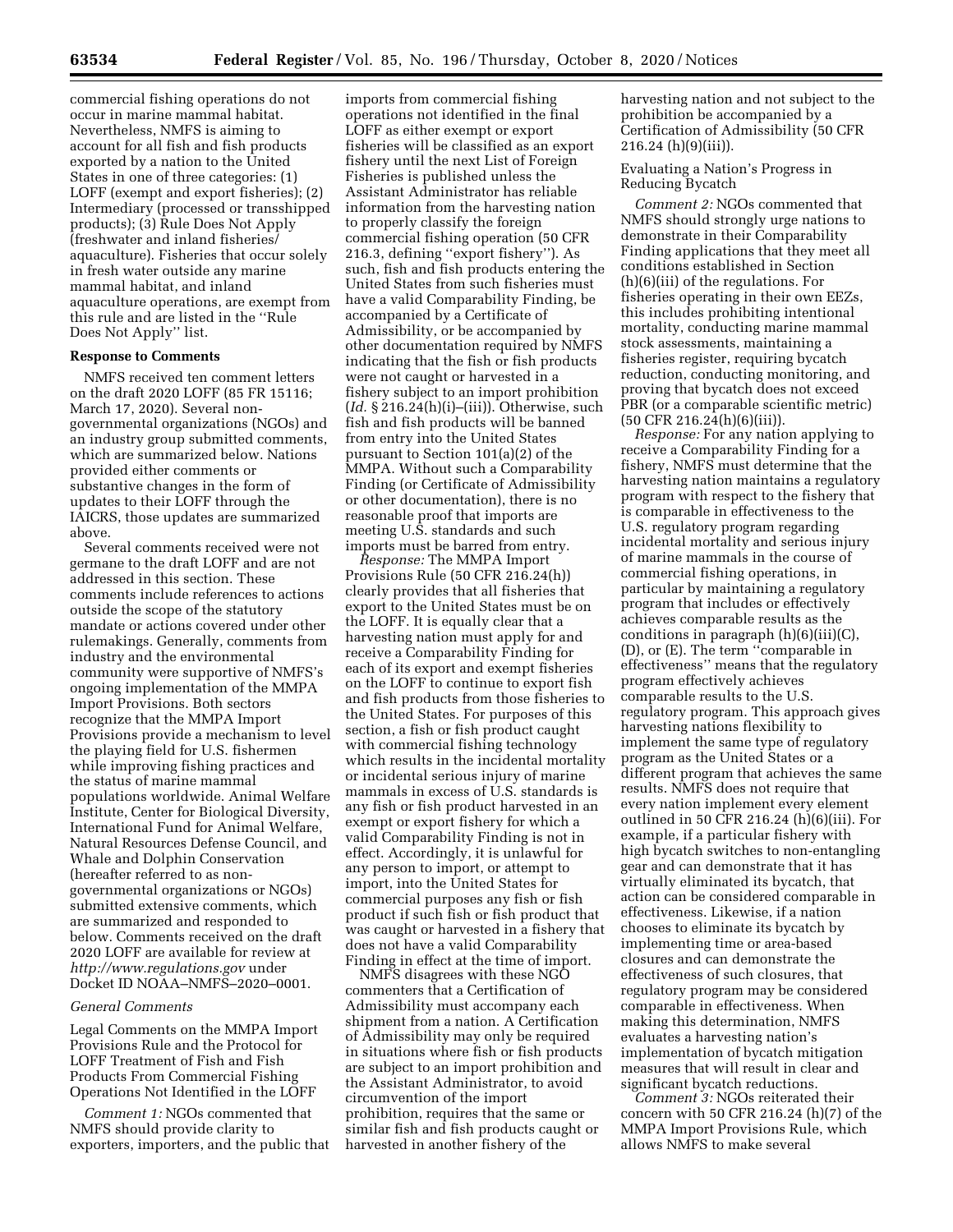considerations in determining whether a apply the same protective and nation's regulatory program is comparable. These considerations include the progress a foreign exporter has made in achieving its bycatch objectives, the likelihood a nation's regulations will reduce bycatch, and the extent to which the harvesting nation has successfully implemented bycatch measures (50 CFR 216.24(h)(7)(ii), (iii)). The commenters express concern that these considerations would give NMFS flexibility in determining whether nations' bycatch programs are comparable to the U.S. program, even if nations exceed PBR or a similar bycatch limit. They maintain that the MMPA Import Provisions require that NMFS shall ban fish imports if exporting fisheries' serious injury and mortality (SI/M) exceeds United States standards (16 U.S.C. 1371(a)(2)). The commenters claim the MMPA does not allow nations with fisheries with unknown or declining bycatch or bycatch in excess of PBR to enter the United States. They assert that NMFS has no statutory authority to deem nations comparable for half-measures taken or for mere improvement and that NMFS must require nations to meet U.S. bycatch standards.

*Response:* NMFS recognizes that there will be situations, similar to those encountered in our domestic fisheries, where Comparability Finding determinations will occur during a time when a harvesting nation may be implementing new regulations or revising existing regulations to meet the conditions of a Comparability Finding. NMFS believes that such actions should be encouraged rather than penalized. In those situations, NMFS must determine whether such regulations are likely to reduce marine mammal bycatch or are making progress toward reducing marine mammal bycatch. The Secretary must make that same determination when promulgating regulations to implement domestic take reduction measures, as the MMPA mandates that a take reduction plan shall include measures the Secretary expects will reduce, within 6 months of the plan's implementation, such mortality and serious injury to a level below the potential biological removal level (16 U.S.C. 1387(f)(5)(A)). NMFS cannot establish a standard for other nations that is more rigorous than the U.S. regulatory standard under which we operate.

*Comment 4:* NGO commenters state that NMFS must treat nations equally to ensure fairness but also to ensure any import bans will withstand a potential challenge under the World Trade Organization (''WTO''). NMFS must

statutorily required standard for all nations.

*Response:* NMFS is mindful of U.S. obligations under the WTO Agreement when implementing the provisions of the MMPA and works with the Office of the U.S. Trade Representative to ensure that any actions taken under the MMPA are consistent with these obligations. Agency actions and recommendations under the MMPA Import Provisions Rule, including this final LOFF, will be in accordance with U.S. obligations under the WTO and other applicable international law. Consistent with the WTO Agreement and U.S. obligations under other free trade agreements, NMFS will consider a harvesting nation's existing mechanisms where they provide for comparable protection of marine mammal species and are appropriate to the conditions in the harvesting nation. By taking into account different conditions in a nation's fishery, including conditions that could bear on the feasibility and effectiveness of certain bycatch mitigation measures, NMFS considers alternative measures implemented by the nation that are as effective or more effective than those applicable in U.S. fisheries.

#### Marine Mammal Mortality

*Comment 5:* NGOs requested that NMFS clarify how many years of mortality data may be used to calculate the ''Annual Average Mortality Estimate'' for each stock in a fishery. To ensure consistency for reporting, the commenters urged NMFS to recommend to nations that they use a five-year average unless a nation demonstrates that data quantity and quality for a particular fishery justifies a different average.

*Response:* NMFS uses the Guidelines for Preparing Stock Assessment Reports Pursuant to Section 117 of the Marine Mammal Protection Act (NMFS 2016) when advising nations on the development of their regulatory plans. The commenters should note that in the **Federal Register** notice (85 FR 15116 at 15119, March 17, 2020) under the section entitled ''Instructions to Nations Reviewing the Draft 2020 LOFF and Actions Needed by Nations,'' nations are requested to update their marine mammal bycatch estimates for each fishery on the LOFF, including adding additional years of data (*e.g.,* at least five years). IAICRS makes clear that we are requesting that the nation provide at least five years of data. The availability of bycatch data or estimates varies greatly over 129 nations and, just like within the United States, is a function

of the bycatch monitoring or reporting program.

Basis for Exempt and Export Determinations

*Comment 6:* NGOs state that NMFS should disclose the basis for its determinations of whether a fishery is exempt or export. They stated that, unlike NMFS's draft and final 2017 LOFFs, the 2020 draft LOFF does not contain either references or detailed information and a few other critical categories (rationale, company name, etc.). The commenters state that this transparency is critical for the public to understand the decisions being made, whether the decisions are consistent, and whether they have sufficient support as is required under the Administrative Procedure Act (see *Ctr. for Biological Diversity* v. *Kempthorne,*  466 F.3d 1098, 1104 (9th Cir. 2006) ''It is insufficient for requisite determinations to be lurking in the administrative record yet be unidentified in the decision itself.'').

*Response:* The draft 2017 LOFF and final 2017 LOFF contained a summary of the information used to support the designations or identification of fisheries (see *[https://](https://www.fisheries.noaa.gov/foreign/international-affairs/list-foreign-fisheries)*

*[www.fisheries.noaa.gov/foreign/](https://www.fisheries.noaa.gov/foreign/international-affairs/list-foreign-fisheries)  international-affairs/list-foreign[fisheries](https://www.fisheries.noaa.gov/foreign/international-affairs/list-foreign-fisheries)*). The draft 2017 LOFF (82 FR 39762, August 22, 2017), the final 2017 LOFF (83 FR 11703, March 16, 2018), the draft 2020 LOFF (85 FR 15116 at 15119, March 17, 2020), and this document explain the basis for the classification of the exempt and export fisheries in a clear and transparent manner. Additionally, the draft 2017 and final 2017 LOFF contained a ''Detailed Information'' column which served as a catch-all for information that did not fit within the confines of the excel format, or contained references used in identifying fisheries from nonresponsive nations. The move to IAICRS allowed for a level of consistency in data capture that was not available in the 2017 format to capture this information in the relevant columns published in the 2020 LOFF versions.

*Comment 7:* The NGOs cite NMFS' stock assessment guidance to assert that logbook data alone should not be used as a basis for exempting a fishery from regulatory requirements. The commenters seek to understand the quality and level of statistical rigor of the data that nations are reporting, and they further assert a nation's report of no or insignificant bycatch based on logbook data alone should not be a basis for classifying a fishery as exempt, particularly if there is any evidence of bycatch in similar gear types.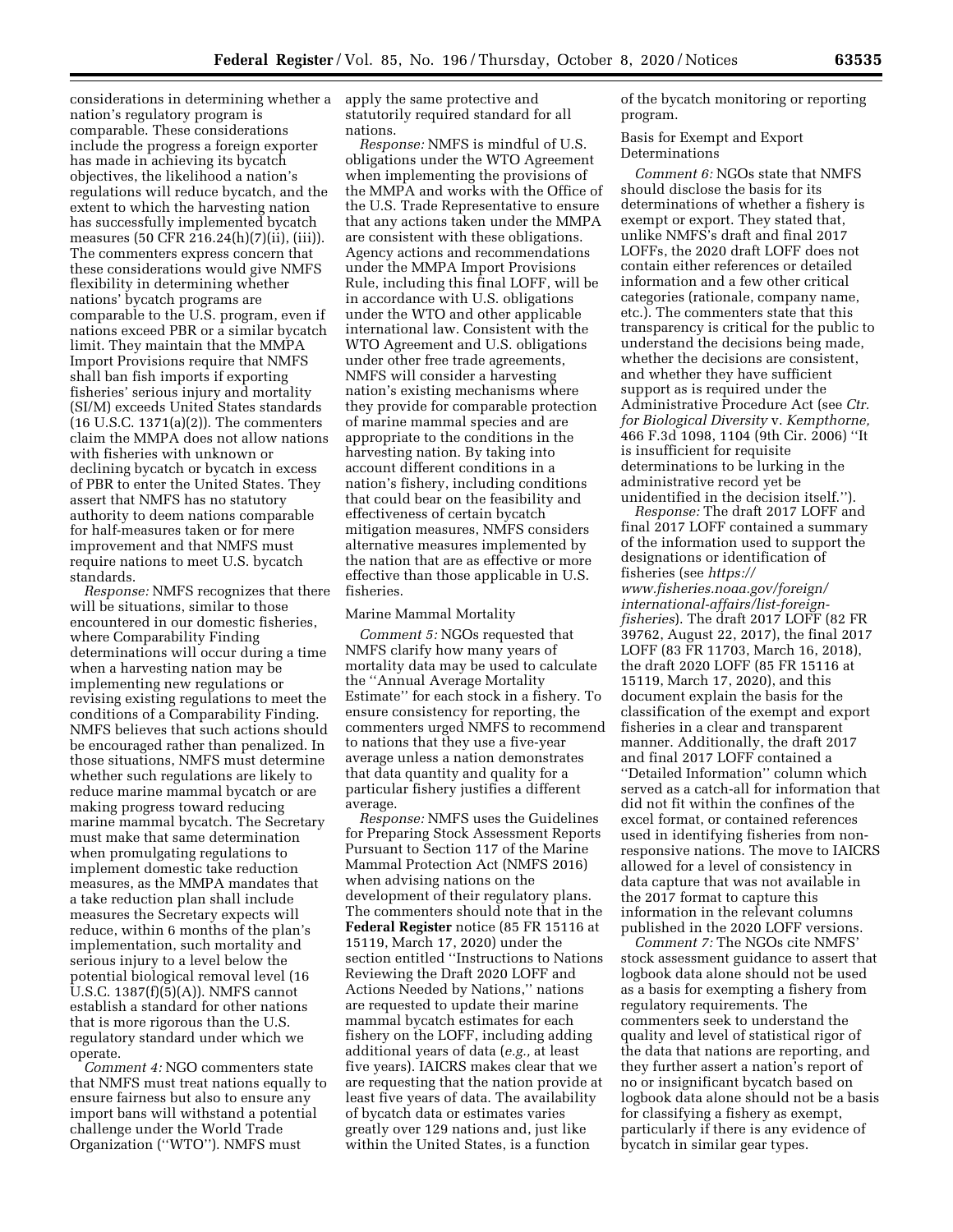*Response:* The **Federal Register**  notices previously published for each LOFF clearly state that if estimates of the total incidental mortality and serious injury were available and a bycatch limit was calculated for a marine mammal stock, NMFS used the quantitative and tiered analysis to classify foreign commercial fishing operations as export or exempt fisheries under the category definition within 50 CFR 229.2 and the procedures used to categorize U.S. fisheries as Category I, II, or III, at *[https://www.fisheries.noaa.gov/](https://www.fisheries.noaa.gov/national/marine-mammal-protection/marine-mammal-protection-act-list-fisheries)  [national/marine-mammal-protection/](https://www.fisheries.noaa.gov/national/marine-mammal-protection/marine-mammal-protection-act-list-fisheries)  [marine-mammal-protection-act-list](https://www.fisheries.noaa.gov/national/marine-mammal-protection/marine-mammal-protection-act-list-fisheries)[fisheries](https://www.fisheries.noaa.gov/national/marine-mammal-protection/marine-mammal-protection-act-list-fisheries)* (85 FR 15116 at 15119, March 17, 2020). However, NMFS has only been able to use that process for one fishery, the krill trawl fishery operating under CCAMLR in the Antarctic Peninsula region. Norway provided evidence that the bycatch limit for Antarctic fur seals in this region has been calculated at 88,200 individuals and the estimated incidental mortality and serious injury for these krill fisheries operating in the CCAMLR Convention Area is less than ten percent of the bycatch limit, making these fisheries exempt (83 FR 11703, March 16, 2018).

As NMFS has reiterated in previous notices and this **Federal Register** notice, the lack of information about marine mammal bycatch (including bycatch limits derived from logbooks), requires that NMFS use gear types to classify fisheries as either export or exempt. The detailed rationales for these classifications by gear type were provided in the **Federal Register** notice for the draft 2017 LOFF (82 FR 39762; August 22, 2017) and are summarized above in this notice. In the absence of specific information showing a remote likelihood of marine mammal bycatch in a particular fishery, NMFS classified fisheries using these gear types as export. Exceptions to those classifications are discussed above.

## *Comments on Nations Listed as Not Exporting to the United States*

*Comment 8:* The NGOs note that the **Federal Register** notice for the draft 2020 LOFF lists 72 nations that have no record of exporting fish and fish products to the United States (85 FR 15118; March 17, 2020). However, they claim that their review of import data, from both NOAA's Foreign Fishery Trade Data database and the commercial subscription Panjiva database (*[https://](https://panjiva.com/) [panjiva.com/](https://panjiva.com/)*), demonstrates that several of the listed nations do export fish to the United States. They state that NMFS must include each of these exporting nations on the LOFF and should

conduct a 20-year review of these databases to ensure the LOFF is correct.

*Response:* In preparing the LOFF and engaging in technical consultations, NMFS periodically conducts a 20-year review of is Foreign Fishery Trade Data and continues to monitor seafood supply chains. NMFS continues to work with other U.S. trade programs, offices, and partner agencies to confirm trade data is accurate and verify active seafood import streams. NMFS routinely verifies exports to the United States as part of its ongoing consultations with nations as well as with relevant RFMOs. In the course of import verification, if NMFS identifies a nation not previously on the LOFF as newly exporting seafood products, NMFS reviews and confirms that the trade data is accurate. Then, NMFS consults with the nation on whether the product falls under the MMPA and adds that product to the LOFF as appropriate.

*Comment 9:* The NGOs highlight the MMPA Import Provisions Rule allowance of a one-year, provisional Comparability Finding for a fishery not listed on the LOFF if it is the source of new exports to the United States (50 CFR  $216.24(h)(8)(vi)$ . They assert, however, any fish product that has in the past been exported to the United States cannot qualify as a ''new export,'' and NMFS cannot grant a one-year provisional Comparability Finding for the fishery. They further assert that NMFS must instead deny imports until the nation demonstrates comparability.

*Response:* NMFS disagrees because seafood supply chains are constantly changing. Moreover, vessels change flags, and fisheries are closed or halted for management purposes, while other fisheries commence on an experimental basis. The commenters' interpretation of a ''new export'' is unduly restrictive. Products that have not been exported to the United States for several years due to fishery closures or changes in patterns in trade should be considered ''new exports,'' especially if they are under a new fishery management regime. As soon as NMFS becomes aware of new sources of fish product imports, NMFS will notify the exporting nations and begin consultations to characterize the production methods and supply chain. Absent information to make an informed decision, imposing a trade restriction from the outset could unduly constrain otherwise admissible products. In addition, it would be difficult to work with U.S. Customs and Border Protection (CBP) to impose embargoes and/or documentation requirements without knowing the details of the supply chain. Imprecise instructions to CBP could disrupt

legitimate trade. It is anticipated that such ''new export'' situations would not involve significant trade volumes and could be addressed in a short time frame through a consultative process.

*Comment 10:* The NGOs stated they reviewed NOAA's Foreign Fishery Trade Data for all 72 listed nations that are not on the LOFF due to lack of exports to find any imports of fish or fish products over the last 10 years (from 2010 to 2020). Their review identified 27 of these nations that exported fish or fish products during this period. They urged NMFS to contact the nations listed below that have exported and inform them that they must apply for a Comparability Finding for any fishery by March 2021, if they wish to export their product after January 1, 2022. The nations are: (1) Afghanistan; (2) Anguilla; (3) Aruba; (4) Bolivia; (5) Bosnia and Herzegovina; (6) Curaçao; (7) Burundi; (8) Cayman Islands; (9) Congo (Kinshasa); (10) Djibouti; (11) Gabon; (12) Georgia; (13) Gibraltar; (14) Guinea-Bissau; (15) French Guinea; (16) Kyrgyzstan; (17) Laos; (18) Lebanon; (19) Marshall Islands; (20) Martinique; (21) Niue; (22) Palau; (23) Serbia; (24) Sint Maarten (25) Tokelau; (26) Uzbekistan; (27) Zambia.

*Response:* As previously described, NMFS continues to verify trade data and consult with nations, including those with potentially newly identified imports. The LOFF reflects a nation's fisheries management authorities and its organization. In cases where an economy is a territory or otherwise grouped with another nation, we have seen misreporting due to issuing authorities that might be based in one jurisdictional area but are validating fish imports produced from another jurisdictional area. Following are NMFS's findings for the 27 nations identified by the NGO commenters. NMFS confirmed either data entry errors or country code error for: Bolivia, Bosnia and Herzegovina, Cayman Islands, Djibouti, Gabon, Georgia, Gibraltar, Guinea-Bissau, Kyrgyzstan, Martinique, Lebanon, Niue, Serbia, Tokelau, Uzbekistan, and Zambia. These errors can result in fish and fish products being identified as originating in a particular nation that does not export that product. NMFS is in consultation with, and is awaiting a response from, Burundi, Laos, and French Guiana regarding their export status (*e.g.,* harvesting nation, processing nation or both). The commenters should note that Marshall Islands and Palau are on both the 2017 and the 2020 LOFF. Based on NMFS consultations, we added Aruba to the 2020 LOFF. Finally, NMFS confirmed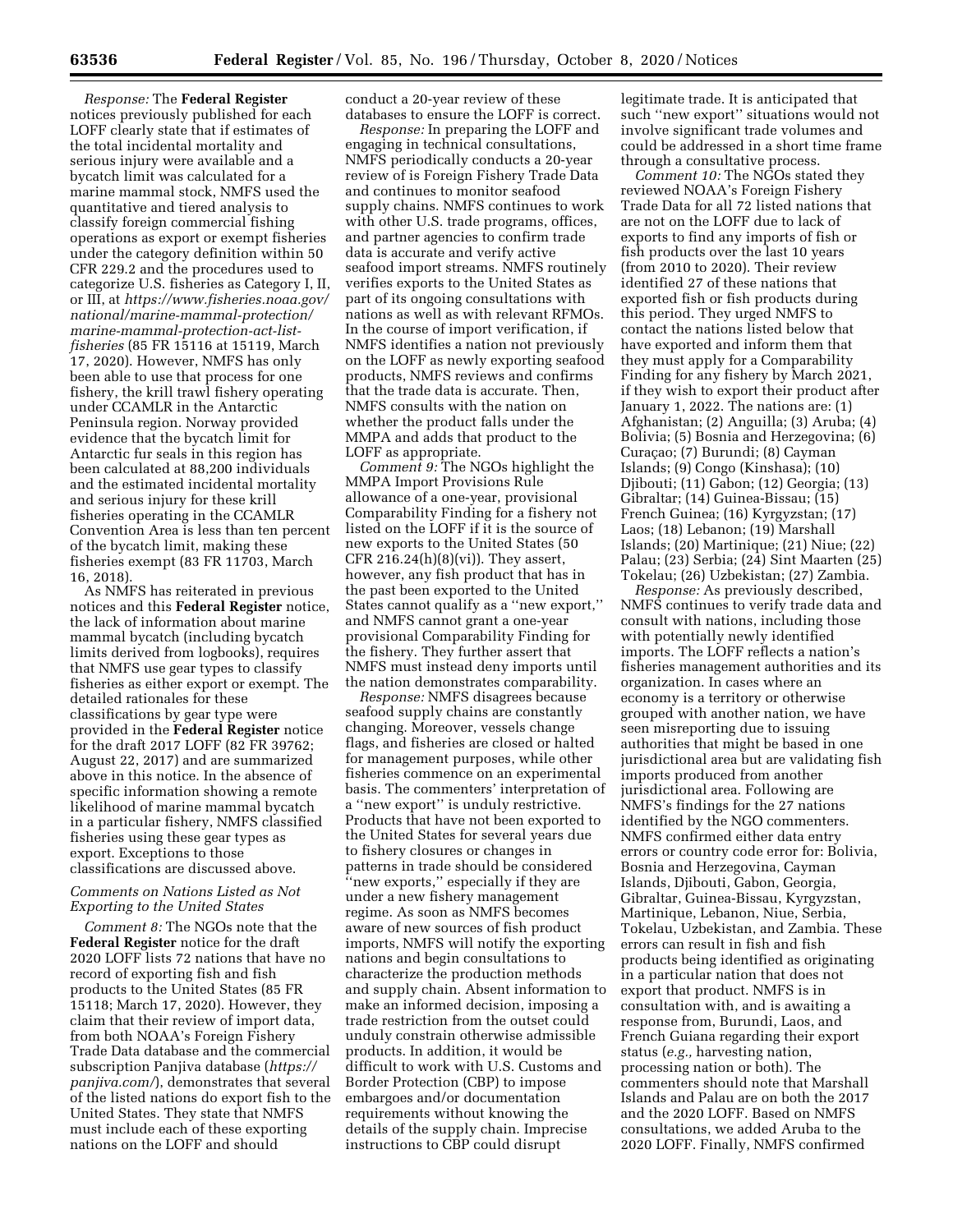that Afghanistan, Anguilla, Congo (Kinshasa), Curaçao, and Saint Maarten have no imports and do not intend to export seafood products to the United States.

## *Comments Regarding Classification of Certain Gear Types*

### Gillnet Fisheries

*Comment 11:* The NGOs assert that NMFS must presume all gillnet fisheries are export fisheries in the absence of specific information fully documenting that a particular fishery has had no bycatch for at least a five-year period, based on robust monitoring by observers or by tamper evident or tamper proof electronic monitoring (EM) systems that have been demonstrated to be effective at detecting bycatch. They also stated that as a general rule ''it is reasonable to assume that where fisheries coincide with coastally-distributed cetaceans, bycatch, however poorly documented, will occur.'' The commenters also asserted that even gillnet fisheries that are implementing mitigation techniques may not be addressing the problem sufficiently to be classified as exempt.

*Response:* NMFS agrees. It is precisely for this reason that NMFS uses cooccurrence information, analogous fisheries in the United States, and all available information, and has designated all gillnet fisheries as export fisheries as the default classification. Only three Canadian gillnet fisheries are classified as exempt after extensive consultation with Canada about the nature of these fisheries. The exempt classification is due to their location (inshore or near-shore estuaries), and the documented lack of co-occurrence with marine mammal populations in the region. The **Federal Register** notices for the 2017 LOFF and the draft 2020 LOFF make clear that nations wishing to challenge this designation must provide sufficient observer or logbook data that refutes this determination and that clearly demonstrates that a gillnet fishery poses a remote likelihood of incidental mortality and serious injury to marine mammals.

## Trap/Pot Fisheries

*Comment 12:* The NGOs stated that NMFS must presume that all trap/pot fisheries in habitats of large whales are export fisheries in the absence of specific information fully documenting that a particular fishery has had no bycatch for at least a five-year period, based on robust monitoring by observers or electronic monitoring. The commenters asserted that trap/pot fisheries that use vertical lines to mark gear are responsible for baleen whale

bycatch, and that it is difficult to estimate bycatch of large whales in trap/ pot gear, as larger whales can carry gear long distances and, as a result, serious injury and mortality in trap/pot gear goes undetected.

*Response:* NMFS agrees and has classified all pot/trap fisheries as export fisheries, with the exception of those analogous to U.S. Category III trap/pot fisheries such as the Caribbean mixed species trap/pot and the Caribbean spiny lobster trap/pot.

#### Longline Fisheries

*Comment 13:* The NGOs assert that marine mammals are often entangled or hooked in longline gear, and subject to suffering, serious injury, and mortality and serious injury as a result of the interactions. Accordingly, NMFS must presume all longline fisheries are export fisheries in the absence of specific information fully documenting that a particular fishery has had no bycatch for at least a five-year period, based on robust monitoring by observers or electronic monitoring.

*Response:* NMFS agrees. The commenters should note that the **Federal Register** notice for the 2020 draft LOFF classifies longline gear and troll line fisheries as export fisheries because the likelihood of marine mammal bycatch is more than remote. However, NMFS classified as exempt longline and troll fisheries with a remote likelihood of bycatch or where the fishery is analogous (by area, gear type, and target species) to U.S. Category III fishery operating in the area where the fishery occurs. NMFS classifies as exempt snapper/grouper bottom-set longline fisheries operating in the Gulf of Mexico and the Caribbean because they are analogous to U.S. Category III bottom-set longline gear operating in these areas. NMFS also classifies longline fisheries using a cachalotera system as exempt, because the chachalotera system prevents, and in some cases eliminates, marine mammal hook depredation and entanglement.

#### Purse Seine Fisheries

*Comment 14:* NGOs state that NMFS must presume that all purse seine fisheries are export fisheries in the absence of specific information fully documenting that a particular fishery has had no bycatch for at least a fiveyear period, based on robust monitoring by observers or electronic monitoring.

*Response:* NMFS has classified purse seine fisheries as export fisheries, unless the fishery is operating under RFMO conservation and management measures or national regulations (comparable to

those of the United States) prohibiting the intentional encirclement of marine mammals by a purse seine. In those instances, NMFS classifies the purse seine fisheries as exempt because the evidence suggests that where purse seine vessels do not intentionally set on marine mammals, the likelihood of marine mammal bycatch is generally remote. Exceptions include where a fishery is operating under a regulated non-encirclement provision and there is documentary evidence that such a provision is not being enforced. Fisheries of nations that are not enforcing non-encirclement provisions are classified as export fisheries.

### Trawl Fisheries

*Comment 15:* NGOs assert that NMFS must presume that all trawl fisheries are export fisheries in the absence of specific information fully documenting that a particular fishery has had no bycatch for at least a five-year period based on robust monitoring by observers or electronic monitoring because, in the case of small cetaceans, mitigation is difficult as no reliably effective technical solutions to reduce small cetacean bycatch in trawl nets are available.

*Response:* NMFS classified as export all trawl fisheries, including beam trawls, pair trawls, and otter trawls, because the marine mammal bycatch in this gear type is more than remote and this gear type often co-occurs with marine mammal stocks. There are some exceptions to this, including some shellfish trawls and dredges classified as exempt due to the remote likelihood of interaction with marine mammals and analogous U.S. Category III fisheries, such as the: Atlantic shellfish bottom trawl, Gulf of Maine sea urchin dredge, Gulf of Maine mussel dredge, Gulf of Maine sea scallop dredge, U.S. Mid-Atlantic sea scallop dredge, Mid-Atlantic blue crab dredge, Mid-Atlantic soft-shell clam dredge, Mid-Atlantic whelk dredge, U.S. Mid-Atlantic/Gulf of Mexico oyster dredge, and the New England and Mid-Atlantic offshore surf clam/quahog dredge. Additionally, the trawl fisheries operating under CCAMLR for toothfish, mackerel icefish, and krill are classified as exempt due to the conservation and management measures requiring marine mammal excluding devices and because levels of marine mammal mortalities are less than ten percent of the bycatch limit/ PBR for marine mammal stocks that interact with these fisheries.

### Other Gear

*Comment 16:* NGOs raised concern with NMFS classifying several gear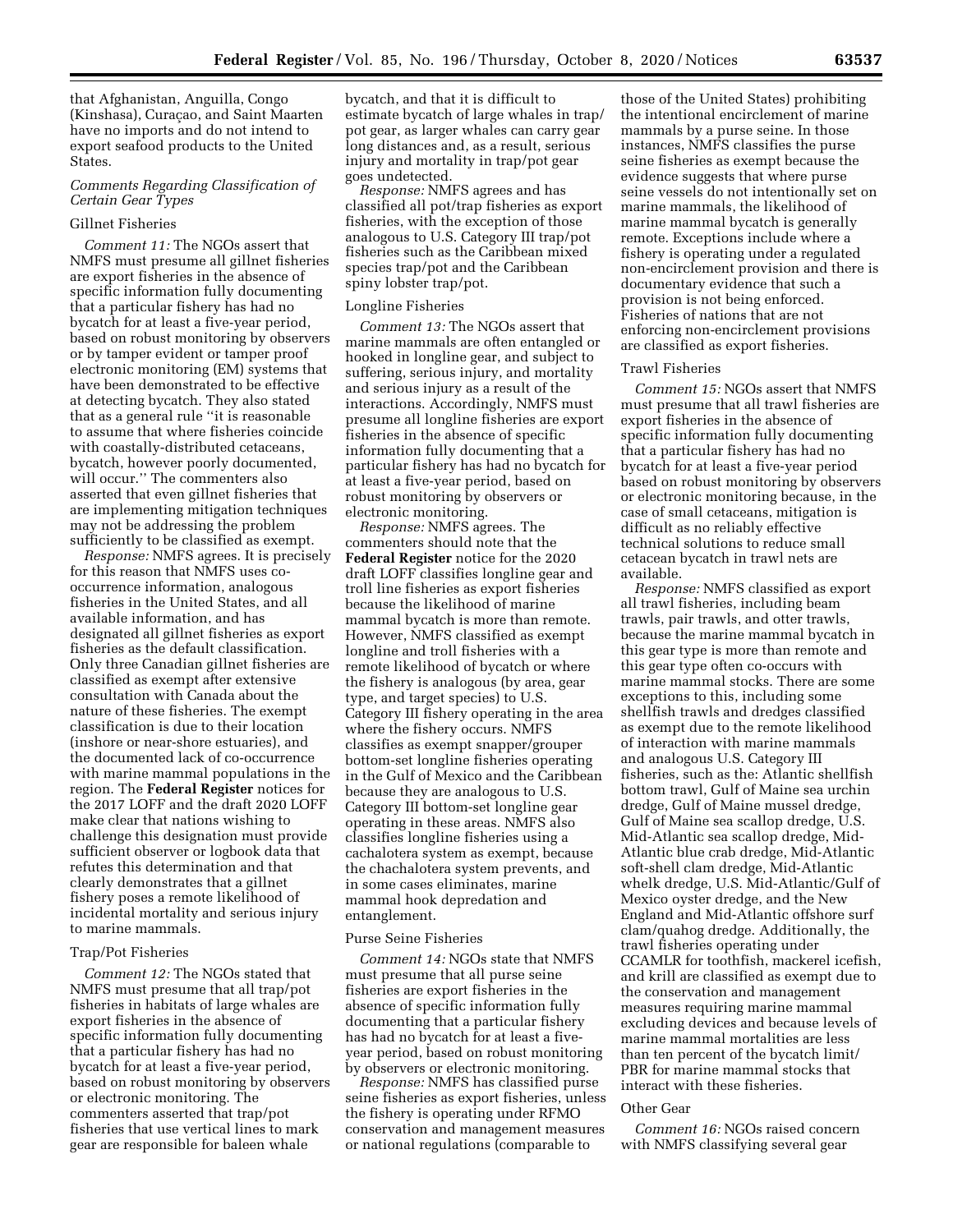types as exempt because the gear is highly selective or has a remote likelihood of bycatch, specifically handline gear and pole-and-line gear used in tuna fisheries, citing both gear types as having dolphin bycatch. The commenters also challenged the exempt classification for aquaculture and tuna fishing using fish aggregating devices (FADs), citing instances of entanglement.

*Response:* NMFS has reviewed the gear types cited by the commenters. However, individual instances of entanglement and mortality or entanglement and release are, by themselves, insufficient to justify reclassifying a fishery as an export fishery. Exempt fisheries are not required to have zero bycatch. An exempt fishery means a foreign commercial fishing operation determined by the Assistant Administrator to be the source of exports of commercial fish and fish products to the United States and to have a remote likelihood of, or no known, incidental mortality and serious injury of marine mammals in the course of commercial fishing operations. The fisheries the commenters cite are analogous to Category III fisheries in the United States. Moreover, all exempt and export fisheries are required to report marine mammal incidental mortality and serious injury. In the event that NMFS determines that an exempt fishery has more than a remote likelihood of incidental mortality and serious injury of marine mammals in the course of commercial fishing operations, that fishery will be reclassified as export fishery.

## *Comments on Specific Nation Bycatch*

*Comment 17:* The NGOs provided charts for each nation within the Draft 2020 LOFF ''Comments on Specific Nation Bycatch.'' The charts list products from particular nation's fisheries that the NGOs believe are imported into the United States.

*Response:* The fish and fish product information provided by the commenters lack a reference to specific trade documentation for either the exporting nation or the United States as the importing nation. NMFS assumes that the commenters used United States trade data and attempted (based on unspecified assumptions) to link such products to fisheries either on, or omitted from, the LOFF as the source of those fish and fish products. NMFS has taken a more rigorous approach to identify the source fisheries for fish and fish products. NMFS has worked with nations to identify the target and associated non-target species for each

fishery listed on the LOFF. NMFS provided nations with a list of fish and fish product descriptions and requested that nations identify whether they were the harvester, processor, or both for that product. This action required nations to investigate their seafood supply chains to provide this information. For harvesting nations, NMFS requested that they identify the fishery or fisheries that were the source of that product.

#### Mexico

*Comment 18:* The NGOs provide information about the unauthorized use of other gear types within the hand lines fishery and the hand operated pole-andline fishery for Pacific sierra and Gulf weakfish.

*Response:* The LOFF contains only those commercial fishing operations authorized by the harvesting nation to fish and export fish and fish products to the United States. 50 CFR 18.3 defines a commercial fishing operation as the lawful harvesting of fish from the marine environment for profit as part of an on-going business enterprise. This does not include sport-fishing activities, whether or not they are carried out by charter boat or otherwise, or whether or not the fish so caught are subsequently sold. Regulations at 50 CFR 229.2 also define a commercial fishing operation as the catching, taking, or harvesting of fish from the marine environment (or other areas where marine mammals occur) that results in the sale or barter of all or part of the fish harvested. The term includes licensed commercial passenger fishing vessel activities (as defined in section 216.3 of 50 CFR 216) and aquaculture activities. Per the application of these two definitions, the LOFF contains export and exempt fisheries that are engaged in the lawful and authorized commercial harvest of fish from the marine environment. Additionally, fish and fish products from nations that do not seek to include unauthorized fisheries under the LOFF or that do not seek a Comparability Finding for an unauthorized fishery and products from a fishery without a Comparability Finding, are inadmissible under the MMPA Import Provisions.

*Comment 19:* NGOs identified the following fisheries as being omitted from Mexico's LOFF: Bigeye croaker/ chano gillnet; sole gillnet; California halibut bottom set gillnets; rooster hind bottom set gillnets; Pacific jack mackerel; yellowfin tuna purse seine; and herring purse seine.

*Response:* NMFS investigated and determined that the species listed above are included on the LOFF and harvested either with the gear types listed or other gear types. Fish can be harvested with

an array of authorized gear types, but not all authorized gear types are used to harvest fish that are exported to the United States. Generally, larger industrial fleets using purse seine, longline, and trawl gear export fish and fish products, while artisanal or smallscale fleets use gillnets to harvest fish for domestic consumption. NMFS worked with nations to identify the commercially authorized fisheries and their associated gear types that are the source of fish and fish products exported to the United States. While NMFS will continue to update and revise the LOFF in consultation with nations, commenters should not assume that all commercial fishing operations operating within a nation export fish and fish products to the United States and should, therefore, be included on the LOFF. Fish and fish products harvested by fisheries and retained for domestic consumption are not included on the LOFF.

#### Peru

*Comment 20:* NGOs identified two shark longline fisheries with marine mammal interactions, and cited instances where small cetacean meat was used as bait. They also noted that a shark driftnet fishery had interactions with several marine mammal species. Additionally, the commenters listed three fisheries, which they acknowledge have no record of exports to the United States, as being omitted from the LOFF (porbeagle longlines, Peruvian weakfish purse seines, red mullet gillnets).

*Response:* The LOFF for Peru includes shark fisheries using driftnets, longlines, and gillnets. Each fishery is listed as interacting with marine mammals. Peru continues to investigate and quantify its marine mammal bycatch in its fisheries. With regard to the use of small cetaceans for bait, Peru's laws prohibit the intentional killing, sale, or consumption of marine mammals. When documentary evidence indicates that a nation is not effectively enforcing its regulatory measures related to the intentional or incidental mortality or serious injury of marine mammals in the course of commercial fishing operations, NMFS will use the MMPA Import Provisions to consult and possibly reconsider any Comparability Finding. Regarding the three fisheries claimed to be missing from the LOFF, we note that these fisheries are not on the LOFF because fisheries that do not export products to the United States are not included on the LOFF.

*Comment 21:* NGOs noted a fishery for rays, flounder, lobster, and smooth hound caught with bottom set nets was omitted from the LOFF for Peru.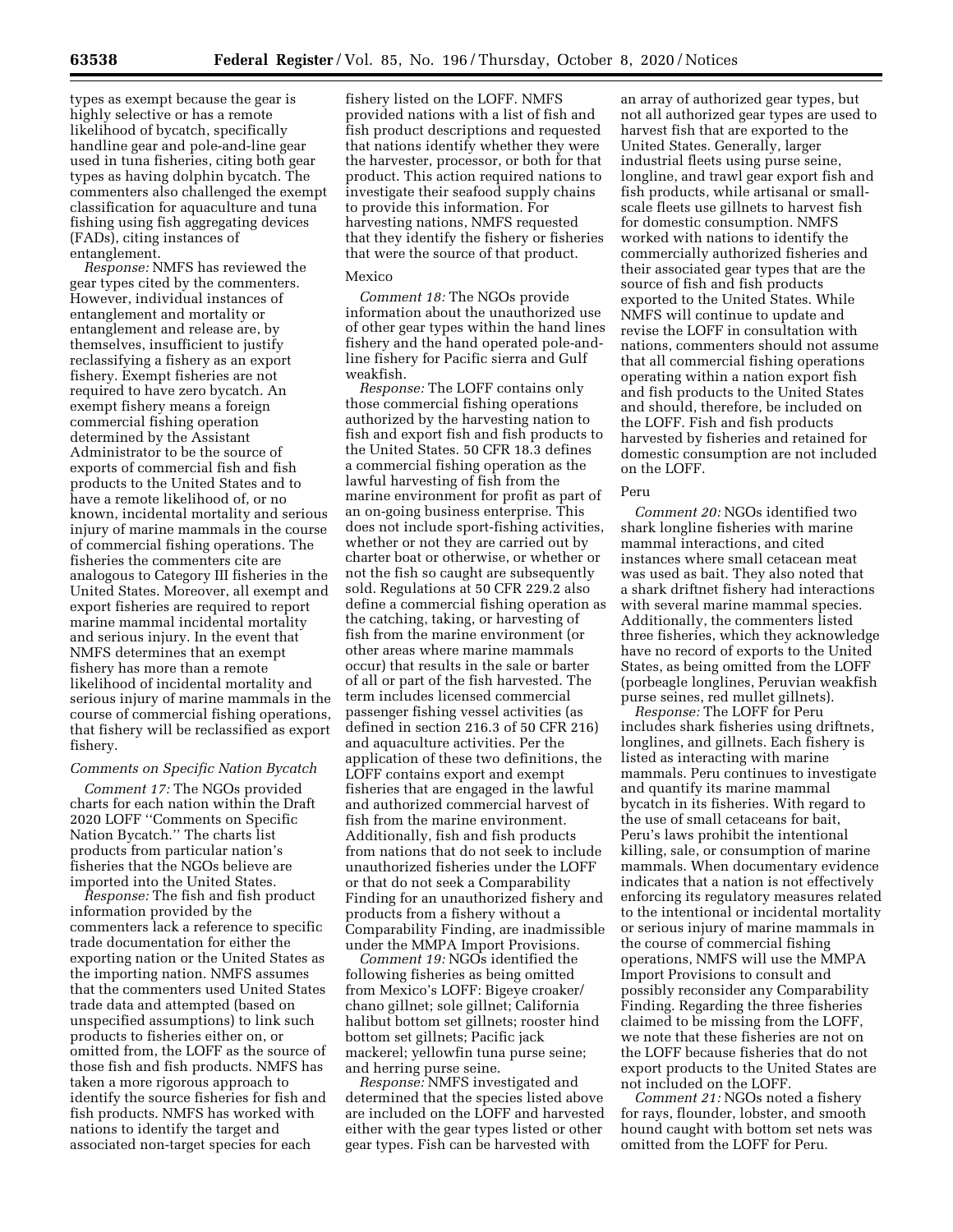*Response:* Currently, rays are on the LOFF for Peru as an export fishery, as rays are caught in the shark driftnet fishery. Lobster is on the intermediary product list. Flounder have not been exported to the United States since 2005, and, therefore, are not included on the LOFF. Nevertheless, NMFS will consult with Peru regarding this fishery.

## Ecuador

*Comment 22:* NGOs stated that the issue of marine mammal-baited FADs has recently emerged as a threat to the conservation of marine mammals in Ecuador and should be addressed. Incidentally captured, killed, or otherwise retrieved cetaceans and pinnipeds have been used as bait for improvised FADs. Approximately a fifth of dead marine mammals found stranded along Ecuador's beaches were associated with FADs over the period 2001 to 2017 (Castro et. al. 2020).

*Response:* Similar to Peru's laws, Ecuador's laws prohibit the intentional killing, sale, or consumption of marine mammals. When documentary evidence indicates that a nation is not effectively enforcing its regulatory measures related to the intentional or incidental mortality or serious injury of marine mammals in the course of commercial fishing operations, NMFS will use the MMPA Import Provisions to consult and possibly reconsider any Comparability Finding. Nevertheless, NMFS will consult with Ecuador regarding this fishery.

*Comment 23:* NGOs claim that shark, tuna, marlin, and bonito gillnet fisheries and a longline fishery for sharks were not included in the LOFF for Ecuador, and that, for some fisheries on the LOFF, interactions with certain marine mammal species are missing, such as sperm whale, bottlenose dolphin, common dolphin, pilot whales, and humpback whales.

*Response:* NMFS disagrees. On the LOFF for Ecuador there is a multispecies large pelagic gillnet fishery that includes tuna, marlin, bonito, swordfish, and sharks. There is also a longline fishery for these target species, including sharks. The species recorded as co-occurring or interacting with this fishery include all of the species the commenters assert as being omitted. The list includes: Common bottlenose dolphin, common dolphin, saddleback dolphin, dusky dolphin, humpback whale, killer whale/orca, offshore pantropical spotted dolphin, pygmy sperm whale, sea lion unspecified, sperm whale, and pilot whale unspecified.

## India

*Comment 24:* NGOs highlight the significant bycatch in gillnets for tuna and tuna-like species of spinner dolphin (*Stenella longirostris*), Indo-Pacific bottlenose dolphin (*Tursiops aduncus*), long-beaked common dolphin (*Delphinus capensis*), Indo-Pacific humpbacked dolphin (*Sousa chinensis*), Risso's dolphin (*Grampus griseus*), and dolphins unspecified.

*Response:* NMFS is aware of this bycatch and recent literature that further elaborates on the extent of gillnet bycatch in Indian Ocean tuna fisheries. India indicated that there is no interaction, mortality, or injury in its tuna gillnet fisheries with the cetaceans listed as co-occurring with that fishery. In this case, NMFS has documentary evidence to the contrary and will be consulting with India to modify the LOFF where necessary in advance of issuing a Comparability Finding. Additionally, commenters should note that in 2016, NMFS issued a determination, under the Dolphin Protection Consumer Information Act (DPCIA), of regular and significant mortality and serious injury of dolphins in gillnet fisheries harvesting tuna by vessels flagged under the Government of India (81 FR 66625, September 28, 2016). NMFS' determinations under the DPCIA are based on review of scientific information and, when available, documentary evidence submitted by the relevant government. The NMFS 2016 determination triggered additional documentation requirements for tuna product from those fisheries that is exported to or offered for sale in the United States. Such tuna must be accompanied by a written statement executed by an observer participating in a national or international program acceptable to NMFS, in addition to a statement by the captain of the vessel that certifies that no dolphins were killed or seriously injured in the sets or other gear deployments in which the tuna were caught and that contains certain other required information regarding dolphin interactions and segregation of tuna.

*Comment 25:* NGOs identified sardine purse seine fisheries interacting with finless porpoise, and identified four shore seine fisheries for scad, sardine, snapper, mackerel, frigate tuna, and Indian prawn as also interacting with finless porpoise.

*Response:* On the LOFF for India, sardines are harvested by purse seines and gillnets, both of which are listed as interacting with finless porpoise. Regarding the shore seine fisheries, these fisheries are likely small-scale

fisheries, and the products harvested by this gear-type are typically retained for domestic consumption. Fisheries only harvesting fish and fish products that are retained for domestic consumption are not on the LOFF. All species harvested by shore seines can be found on the LOFF as they are also harvested by other gear types in fisheries that do export products. Scad are found on the LOFF as ''Carangids nei'' and are listed as being caught by handlines, longlines, and gillnet gears, and listed as interacting with finless porpoise.

#### Spain

*Comment 26:* NGOs state that all aquaculture in Spain is based on stocking net pens with fish obtained from wild-capture harvest. The majority of captured tunas are fattened over time in the farming operation. These tuna are initially captured by purse seine, which represent more than 90 percent of the Mediterranean catches. Most of the catch is obtained through purse seine fishing on FADs, followed by capture with longlines. Farmed tuna is fed sardine (*Pilchardus* spp.), Sardinela or alacha (*Sardinella* spp), horse mackerel (*Trachurus trachurus*), mackerel (*Scomber scombrus*), starling (*Scomber japonicus*), and cephalopods, and NMFS must consider whether these fisheries for the feed inputs to tuna farms have interactions with marine mammals.

*Response:* Purse seine and longline fisheries in the Mediterranean operating under ICCAT for tuna and tuna-like species, including bluefin tuna, are included as export fisheries. The MMPA Import Provisions clearly state that the Secretary of the Treasury shall ban the importation of commercial fish or products from fish which have been caught (emphasis added) with commercial fishing technology which results in the incidental kill or incidental serious injury of ocean mammals in excess of United States standards. This provision of the MMPA does not give NMFS the authority to regulate feed used in aquaculture facilities by means of trade restrictions on the end products from those facilities.

#### United Kingdom

*Comment 27:* NGOs noted that the longline fisheries in the SW Atlantic fall under CCAMLR monitoring and stated that it is not clear why the Falklands longline fishery for toothfish is an exempt fishery, whereas the United Kingdom South Georgia longline fishery for toothfish is an export fishery. Marine mammal mortality in the United Kingdom South Georgia fishery is rare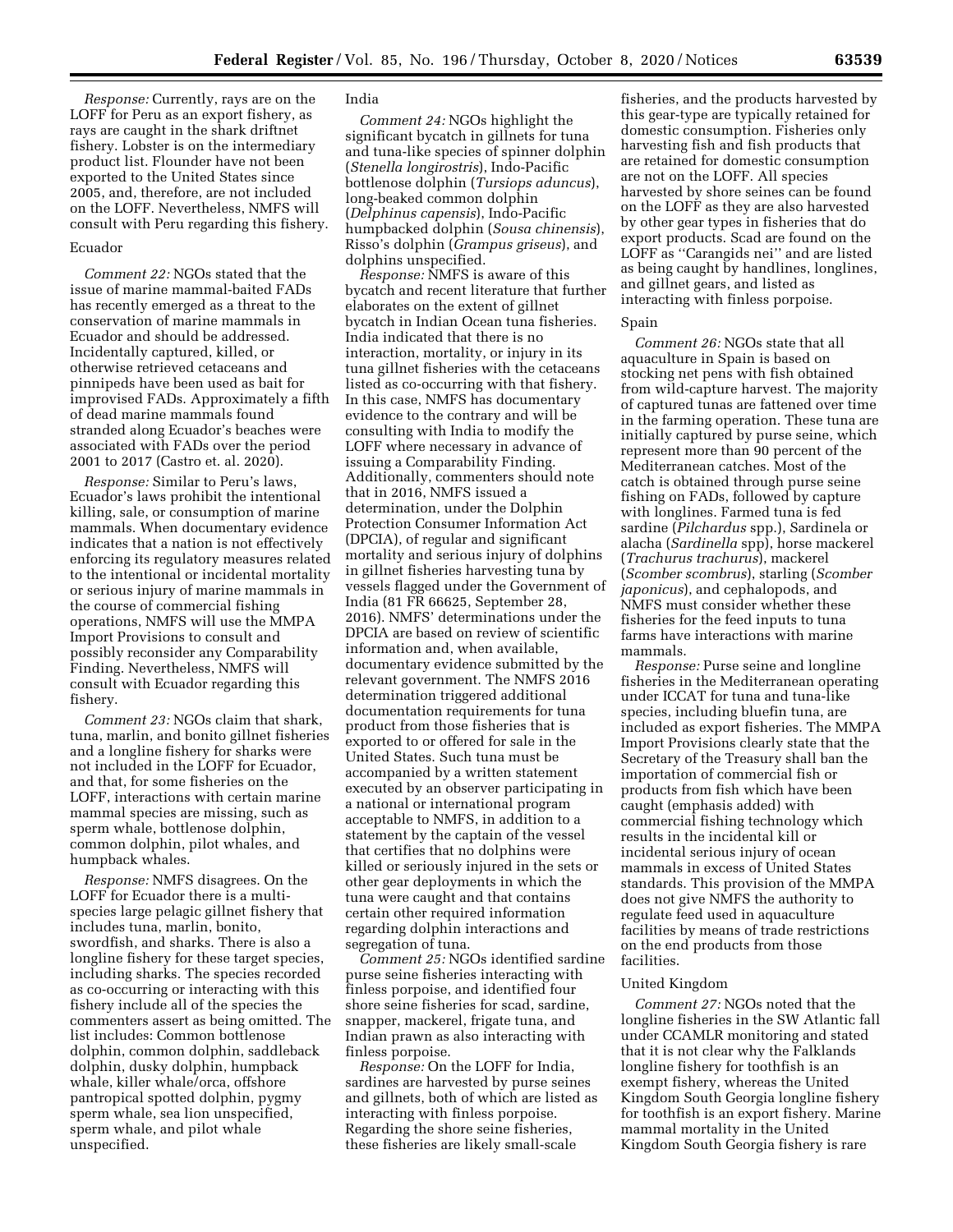(four incidents reported since 2007), but there is no reason to think the Falklands fishery would necessarily have a lower risk.

*Response:* NMFS reviewed the toothfish fisheries operating under CCAMLR and moved those fisheries to the exempt category, because those fisheries have a remote likelihood of, or no known documented evidence of, interacting with marine mammals. The toothfish fisheries operating under CCAMLR that remain on the export list are those fisheries with a documented history of marine mammal interaction or an unknown level of marine mammal interaction if the nation failed to provide such information. NMFS will revisit these fisheries, particularly the United Kingdom South Georgia Island toothfish longline fisheries, at the time of application for the Comparability Finding and review information provided by nations on the interaction levels between marine mammals and these fisheries and re-assess the status of these fisheries at that time.

Fisheries for toothfish not listed as operating within the CCAMLR Convention Area and being subject to the conservation measures of CCAMLR, are evaluated based on the nation's regulatory program in place for that fishery. Many nations have implemented observer requirements and adhere to CCAMLR conservation and management measures and catch documentation requirements for all toothfish catch, regardless of whether the catch is from the Convention Area or that nation's exclusive economic zone (EEZ). Regarding the United Kingdom South Georgia Island fishery, this fishery is not recorded as operating within the CCAMLR area and the area of operation provided for this fishery does not fully correspond to South Georgia Island. NMFS will follow up with the United Kingdom to make sure this fishery is recorded correctly for the purposes of a Comparability Finding.

*Comment 28:* In the Atlantic halibut gillnet fishery and turbot trammel net fishery, NGOs noted that estimates of bycatch are given but the number of vessels is not given. The commenters assert that, to estimate bycatch, the number of vessels must have been estimated. They also assert there are other fisheries affecting the same cetacean populations that need to be taken into account; therefore, it is important to correctly identify the vessels involved with this fishery. Similarly, the commenters note that, in the Atlantic cod fishery and the herring sardine gillnet fishery, the number of vessels is given but bycatch is unknown; however, with the current data, it

should be possible to provide some estimates based on the observed bycatch rates and days at sea.

*Response:* The commenters will note that, in the 2020 final LOFF, the United Kingdom updated or provided vessel numbers for the multispecies demersal gillnet fishery. Further, this comment provides conflicting information. The commenters state that, in order to estimate bycatch, vessel numbers must be known, but in the Atlantic cod gillnet fishery the commenters acknowledge that bycatch estimates could be derived from other units of effort, including days at sea. The latter is correct: the number of vessels is not required to estimate total bycatch so long as there is some unit of effort that reflects fishing effort in the fishery. The United Kingdom continues to update its bycatch estimates, including estimates of total bycatch from observed fisheries.

*Comment 29:* The NGOs note that, in the seabass bottom pair trawl fishery, stranding data identify a potential population level impact for common dolphin in this fishery, in combination with other fisheries in the region.

*Response:* NMFS agrees, and is in continuing discussions on this matter with nations.

## Norway

*Comment 30:* NGOs note that the blue swimming crab, European lobster, and Norwegian lobster pot/trap fisheries pose an entanglement risk to large whales, and that humpback whales, specifically, should be listed as interacting with the Norwegian lobster pot/trap fishery. The commenters also state that the zero reported entanglement rates are not reliable, given recent studies which report large whale entanglement.

*Response:* Minke and humpback whales are included as having a cooccurrence risk in all three fisheries. Fin whales are included in all of these fisheries but the Norwegian lobster pot/ trap fishery. NMFS recognizes the possible under-estimation of marine mammal bycatch in pot/trap gear and the challenges of attributing large whale entanglement to specific pot fisheries in instances where large whales become entangled and swim away with the gear, or in instances where gear that is retrieved from a whale does not allow identification to a specific fishery.

### Chile

*Comment 31:* NGOs noted that, for the purse seine fishery for anchoveta on the northern coast of Chile (Arica, Iquique, Tocopilla, and Mejillones), short-beaked common dolphins and South American sea lions have been reported as

entangled with mortalities since 2010. The NGO commenters noted that a 2019 news report indicated that some 20 dolphins were found dead in purse seine nets that were set for anchoveta. Additionally, for small pelagic purse seine nets for common sardines (Strangomera bentincki), anchovy (*Engraulis ringens*) and horse mackerel (*Trachurus murphyi)* (Valparaı´so and Los Lagos Region and the area between Arica and Parinacota Region and the Antofagasta Region), observers reported captures of southern sea lions (*Otaria flavascens*), dusky dolphins (*Lagenorhynchus obscurus*), common dolphins (*Delphinus delphis*) and bottlenose dolphins (*Tursiops truncatus*).

*Response:* NMFS is aware of the 2019 purse seine mortality and has been in consultation with Chile to ensure that the bycatch is reflected in the LOFF. Additionally, Chile is working to implement both electronic monitoring and observer programs. Chile is also analyzing observer data to provide bycatch estimates for these fisheries.

#### Iceland

*Comment 32:* NGOs note that most of the LOFF listings for Iceland list the number of vessels as ''unknown.'' However, all Icelandic vessels are registered and assigned quotas, and the Directorate of Fisheries maintains a publicly accessible list of allowed catch and catches by species by individual licensed vessels (as well as total allowed catch and catches). Therefore, the number of vessels should be easily provided.

*Response:* NMFS has conferred with Iceland regarding the licensing of Icelandic fishing vessels and the best way to accurately reflect Iceland's fisheries in the LOFF, given the nature of the individual transferable quota system. As noted by the commenters, Icelandic fishing vessel information is publicly available from the Icelandic Directorate of Fisheries. However, a direct count of the vessels landing catch would lead to an over-representation of total Icelandic vessels, as Icelandic vessels are authorized to switch gear, transfer quota, and fish in multiple areas. NMFS, in consultation with Iceland, agreed that leaving the vessel number empty (with some fishery exceptions) was the best path forward to capture all of the relevant fisheries information, given the multi-species and multi-gear nature of many Icelandic fisheries.

*Comment 33:* NGOs note that in the blue mussel aquaculture operations only humpback whales are listed as cooccuring with the fishery. However, a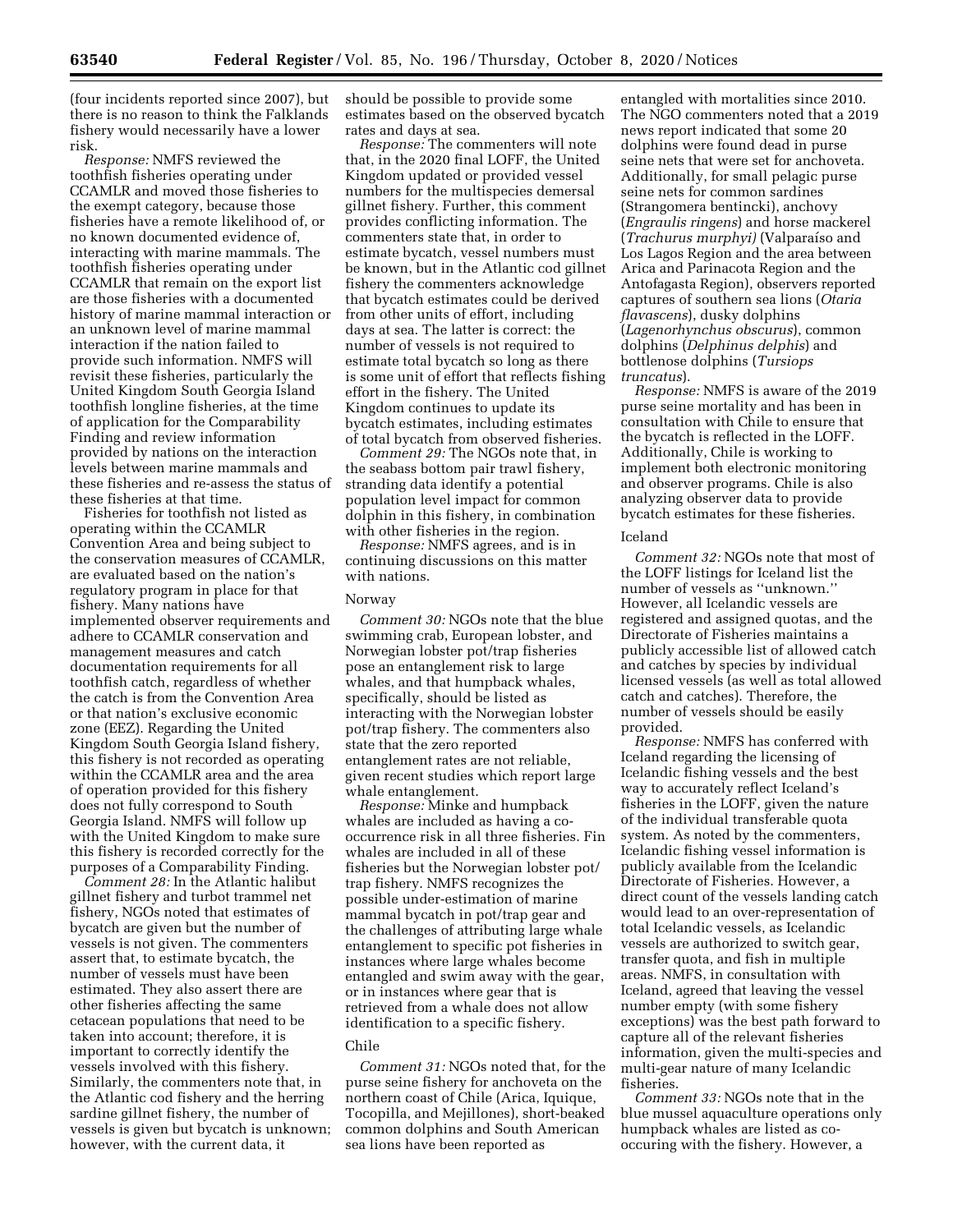2015 paper by Madeline Young included interviews with mussel farmers around Iceland and noted that humpback whales, minke whales, and harbor porpoises were most frequently sighted. Long-finned pilot whales, orcas, and white beaked dolphins were also reported by separate respondents. Four respondents were aware of cetaceans swimming through, or very close (within 50 m) to, their mussel operation, and there was a known harbor porpoise entanglement in 1998, indicating potential concern.

*Response:* NMFS notes this information and will consult with Iceland to determine whether any modification to the list of co-occurring marine mammals is necessary.

*Comment 34:* NGOs highlight that pelagic purse seine and trawl fisheries for herring have known co-occurrences and bycatch for a number of species despite the lack of information in the LOFF. Species include humpback whales, minke whales, bottlenose dolphins, Atlantic white-sided dolphins, and killer whales. In 2008, an Icelandic herring trawler hauled a minke whale on board.

*Response:* Co-occurrence information is important for nations who may not have information about marine mammal bycatch. However, this is not the situation in Iceland. NMFS has focused discussions with Iceland on those marine mammal species with documented interactions and mortality with fisheries.

### Other Nations' Exempt Fisheries

*Comment 35:* NGOs asked why tuna purse seine fisheries authorized by Indonesia (operating under the Indian Ocean Tuna Commission (IOTC) and the Western and Central Pacific Fisheries Commission (WCPFC)), by Italy (operating under the IOTC), and by South Korea (operating under IOTC and WCPFC) are exempt fisheries.

*Response:* NMFS has classified these purse seine fisheries as exempt because they are operating in fisheries managed by RFMOs and in compliance with conservation and management measures prohibiting the intentional encirclement of marine mammals by a purse seine. NMFS has determined that where purse seine vessels do not intentionally set on marine mammals, the likelihood of marine mammal bycatch is generally remote.

*Comment 36:* NGOs asked why some crab and lobster traps/pots are exempt. The commenters noted that some New South Wales lobster trap/pot fisheries are exempt, despite some past evidence of humpback whale entanglements.

*Response:* In 2018, NMFS, as part of its evaluation of the 2017 draft LOFF, changed the New South Wales eastern rock lobster trap from export to exempt; this fishery now uses an at-call acoustic release system (Galvanic Time Release (GTR)) that submerges the headgear of the trap and has been effective in eliminating large whale entanglements (83 FR 11703, March 16, 2018).

*Comment 37:* NGOs note that in New Zealand there are many Danish seine fisheries classified as exempt. The commenters highlight that in a recent ecological risk assessment the Australian fishery management authority identified one species, the Australian fur seal, as at risk from Danish seine fishing. The commenters further note that the populations of these species are in the proximity of Danish seine operations in the Commonwealth Trawl Sector, and, considering the susceptibility of seals to this method of fishing, Australia has adopted a code of practice to minimize interaction with seals in this fishery (*[https://www.afma.gov.au/](https://www.afma.gov.au/fisheriesmanagement/methods-andgear/danish-seine)  [fisheriesmanagement/methods-andgear/](https://www.afma.gov.au/fisheriesmanagement/methods-andgear/danish-seine) [danish-seine](https://www.afma.gov.au/fisheriesmanagement/methods-andgear/danish-seine)*). The commenters then assume that Danish seines in New Zealand pose a similar level of risk.

*Response:* NMFS classified Danish seine fisheries as exempt based on the remote likelihood of marine mammal bycatch, because of a lack of documented interactions with marine mammals. Danish seines are actively fished and can easily accommodate best practices for marine mammal bycatch mitigation or release, reducing the likelihood of marine mammal bycatch. The exceptions are Danish seine fisheries with documentary evidence of marine mammal interactions, which NMFS classified as export. NMFS does not have data indicating that New Zealand Danish seines have more than a remote likelihood of marine mammal incidental mortality and serious injury and therefore require reclassification as an export fishery.

*Comment 38:* NGOs state that the Norwegian longline fishery for bluefin tuna may be a risk, even if no bycatch has been reported to date.

*Response:* In 2018, as part of its evaluation of the 2017 draft LOFF, NMFS changed the Norwegian longline and purse seine tuna fisheries to exempt. NMFS based this determination on information Norway submitted to ICCAT. From 2014 through 2017 there was no reported or observed bycatch of marine mammals in the tuna longline/ purse seine fisheries (83 FR 11703, March 16, 2018).

*Comment 39:* NGOs state that in the Philippines it is not clear why some ring net fisheries are exempt fisheries and some are export fisheries.

*Response:* Ring net fisheries are predominantly classified as exempt. Those ring nets/purse seine nets operating under the conservation and management measures of the WCPFC and the non-encirclement provisions of that RFMO are listed as exempt. The ring net fishery for bonitos and mackerel potentially has marine mammal bycatch associated with it and is therefore classified as an export fishery.

## *Comments on Other Nations' Export Fisheries*

*Comment 40:* NGOs state that the western rock lobster pot/trap fishery in Australia is listed as export, and humpback whales are noted in marine mammal interactions/mortality, but no numbers are given.

*Response:* NMFS cannot identify the fishery that the commenters are referring to; however, there is an Australian spiny lobster (*Panulirus cygnus*), Chaceon geryons nei (*Chaceon*  spp), Champagne crab (*Hypothalassia armata*), Red rock lobster (*Jasus edwardsii*), Tasmanian giant crab (*Pseudocarcinus gigas*) pot/trap fishery that interacts with humpback whales. NMFS recognizes the possible underestimation of marine mammal bycatch in pot/trap gear and the challenges of attributing large whale entanglement to specific pot fisheries in instances where large whales become entangled and swim away with the gear, or in instances where gear retrieved from a whale does not allow identification to a specific fishery.

*Comment 41:* NGOs state that all estimates of bycatch are zero for German fisheries operating in the Baltic, which does not seem correct. They assert that the 2018 reports from ICES indicate that there is harbour porpoise bycatch in the Baltic Sea fisheries.

*Response:* The only fisheries on the LOFF for Germany indicated as operating in the Baltic Sea and exporting to the United States are those for Atlantic herring (*Clupea harengus*) midwater pair trawls, and midwater trawls (not specified), and purse seines, in the German EEZ, (FAO:27 Atlantic Northeast), subareas 27.3.a, 27.3.b.23, 27.3.c.22, 27.3.d.24. We have no information indicating that harbor porpoise are captured in these trawl and seine fisheries.

*Comment 42:* NGOs indicate that, on the LOFF for Italy, pair trawling for anchovy is listed as export, but no information on marine mammal interactions/mortality is associated with this fishery. In other areas (*e.g.,* English Channel bass fishery) pair trawling has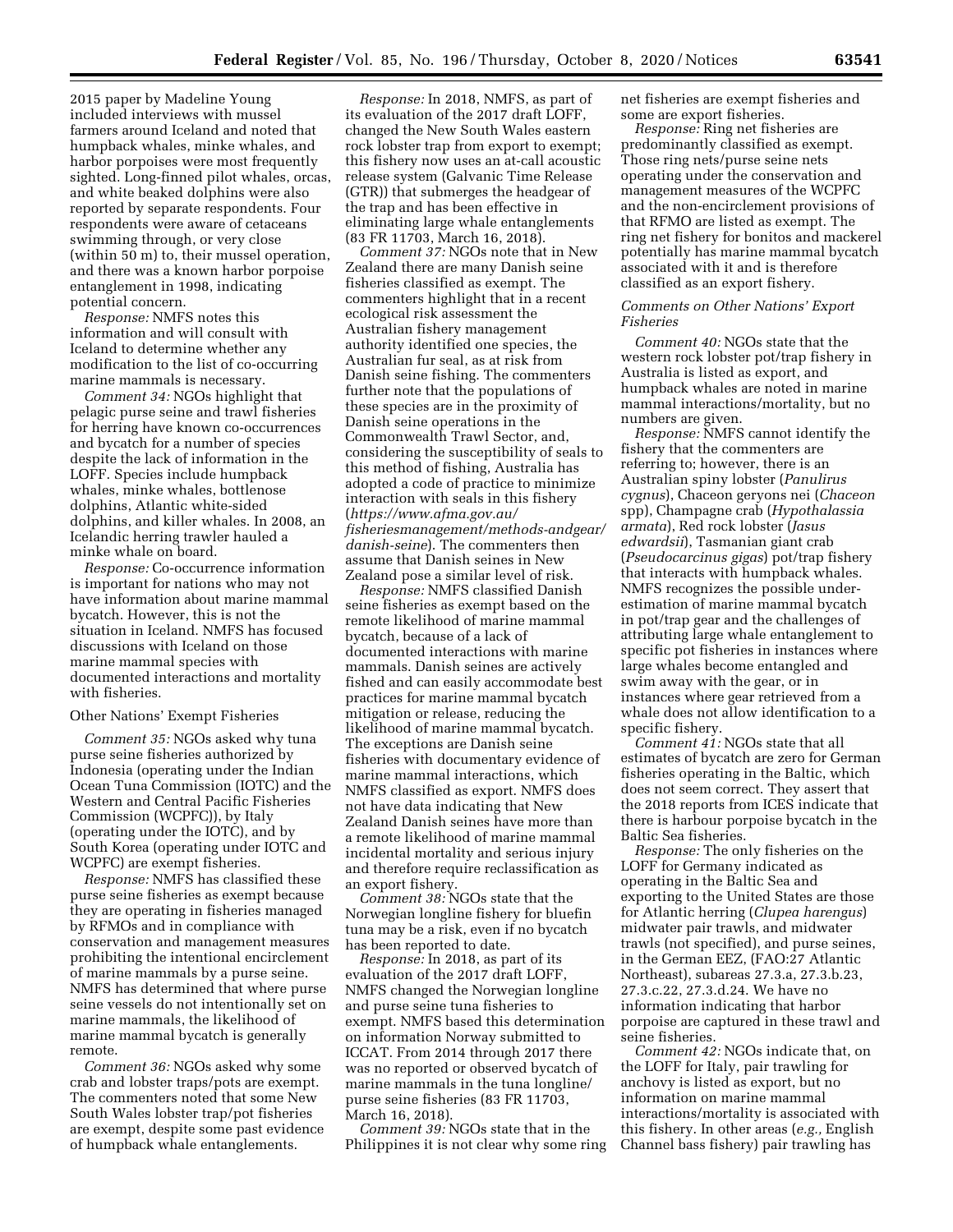a high bycatch rate of common dolphins.

*Response:* First, these pair trawls are for a different target species and operate in a different area than the example that the commenters cite. Assumptions that bycatch is the same across oceans, gear types, and target species are not valid. NMFS continues to work with nations to ensure that the marine mammals that co-occur with that fishery and any bycatch of those marine mammals is recorded in the IAICRS.

*Comment 43:* NGOs indicate that for Netherland fisheries on the LOFF all bycatch estimates are zero. The commenters assert this is not correct for porpoises in the North Sea.

*Response:* The Netherlands undertook significant revisions to its information provided for the LOFF, including adding bycatch estimates. NMFS urges the commenters to review the LOFF for the Netherlands in the final 2020 LOFF.

*Comment 44:* Industry commenters noted the need for NMFS to examine the Canadian pelagic longline fishery. Commenters note that this fishery most certainly interacts with some of the same transboundary marine mammal stocks (*e.g.,* longfin pilot whales) as the U.S. fleet, and the commenters have serious doubts that the Canadian government has implemented a marine mammal conservation regulatory program that is comparable in effectiveness to that of the United States. The commenters strongly urge NMFS to carefully examine the comparability of the Canadian marine mammal regulatory program through the implementation of the MMPA Import Provisions.

*Response:* NMFS agrees and will evaluate these fisheries which interact with transboundary stocks of marine mammals currently included under the Pelagic Longline Take Reduction Plan in accordance with the MMPA Import Provisions.

## MMPA and the Seafood Import Monitoring Program

*Comment 45:* Industry expressed concern that it will be difficult for NMFS to fully and accurately identify all intermediary nations in the LOFF, and to fully and accurately identify the fisheries from which intermediary nations' exports originate in order to determine if those fisheries meet the U.S. comparability standards. Failure to do so would very seriously undermine the effectiveness of the MMPA Import Provisions by providing a major loophole for those high seas fisheries to escape application of the U.S. comparability standards. To prevent this, the commenter urged NMFS to use

its traceability data collection capabilities under the Seafood Import Monitoring Program (SIMP) to enforce the MMPA Import Provisions. The commenter urged NMFS to fully integrate the MMPA Import Provisions with SIMP to prevent this and other forms of circumvention that will surely develop once the MMPA Import Provisions take effect.

*Response:* NMFS continues to work with other U.S. trade programs, offices, and partner agencies to confirm the accuracy of trade data and verify active seafood import streams for harvesting nations and intermediary products. Data available for the thirteen species and species groups subject to SIMP has been used to assist in identifying intermediary nations. Trade data collected under SIMP is protected, and its usage to help verify intermediary products under the MMPA Import Provisions is conducted according to the Trade Secrets Act (18 U.S.C. 1905) and the confidentiality of information requirements under Magnuson-Stevens Act 16 U.S.C. 1881a(b).

*Comment 46:* One environmental group notes that the MMPA Import Provisions complement and strengthen the current SIMP requirements to ensure that species with high risk of being from illegal, unreported, and unregulated (IUU) fisheries or seafood products that are mislabeled are not sold in the United States. The commenter states that the documentation requirements of SIMP will complement the MMPA Import Provisions in preventing noncompliant seafood from entering the U.S. market. NMFS should discuss the overlap between SIMP and the MMPA Import Provisions, how the two programs enhance one another, and the effect of expansion of SIMP requirements on MMPA enforcement. The commenter encouraged NMFS to consider expanding the requirements of SIMP to include all seafood as a means to enforce the MMPA Import Provisions.

*Response:* NMFS routinely verifies exports to the United States as part of its ongoing consultations with nations as well as consultations with relevant trade programs to identify supply chains subject to the MMPA Import Provisions. At this time, NMFS is focused on effective implementation of SIMP in its current form. Expansion of SIMP to include additional species would require a full rulemaking process, which allows for public input from U.S. and foreign stakeholders. Enhancing the enforcement of the MMPA Import Provisions would be considered in determining whether, how and when to expand the species scope of SIMP through a full rulemaking process.

### *Other Comments*

*Comment 47:* One environmental organization notes that if a fishery or fishery sector is not captured in the LOFF, it is the responsibility of that fishery or country to ensure that it is included in the next iteration of the LOFF rather than to ask for flexibility. Any ad hoc flexibility creates incentive to reclassify or recategorize fisheries and segments of fisheries to avoid regulation. This flexibility will create a scenario in which NMFS is behind the issue rather than leading with the firm requirements of the law. Future LOFF reviews will provide regular opportunity for corrections and additions, but the agency should not allow for any variance once the LOFF is finalized.

*Response:* NMFS will work with nations to ensure the accuracy of the LOFF, and to ensure that the LOFF reflects a nation's fishery management regime and its authorized fisheries.

*Comment 48:* One environmental organization states that countries that do not participate in the LOFF process despite ample opportunity to do so should not be given special consideration or expedited consideration outside of the regular LOFF process. The commenter further states that harvesting nations should not receive waivers, exemptions or exceptions to the requirements of the Marine Mammal Import Provisions and should be denied the ability to import fish and fish products into the United States until those countries demonstrate compliance through the LOFF process.

*Response:* After January 1, 2022, all nations and fisheries exporting to the United States must be on the LOFF and must have received a Comparability Finding for those fisheries. There are no exemptions or waivers. There are procedures for obtaining a Comparability Finding for new foreign commercial fishing operations wishing to export to the United States (50 CFR 216.24 (h)(8)(vi)).

### **References**

Castro, C., Van Waerebeek, K., Cárdenas, D., & Alava, J. J. (2020). Marine mammals used as bait for improvised fish aggregating devices in marine waters of Ecuador, eastern tropical Pacific. Endangered Species Research, 41, 289– 302.

CCAMLR. 2015a. Krill fishery report 2015.

- D'agrosa, Caterina, C.E. Lennert-Cody, and O. Vidal. 2000 Vaquita Bycatch in Mexico's Artisanal Gillnet Fisheries: Driving a Small Population to Extinction. Conservation Biology Vol 14 1110–1119
- Dawson, S.M., S. Northridge, D. Waples, and A.J. Read. (2013) To ping or not to ping: the use of active acoustic devices in